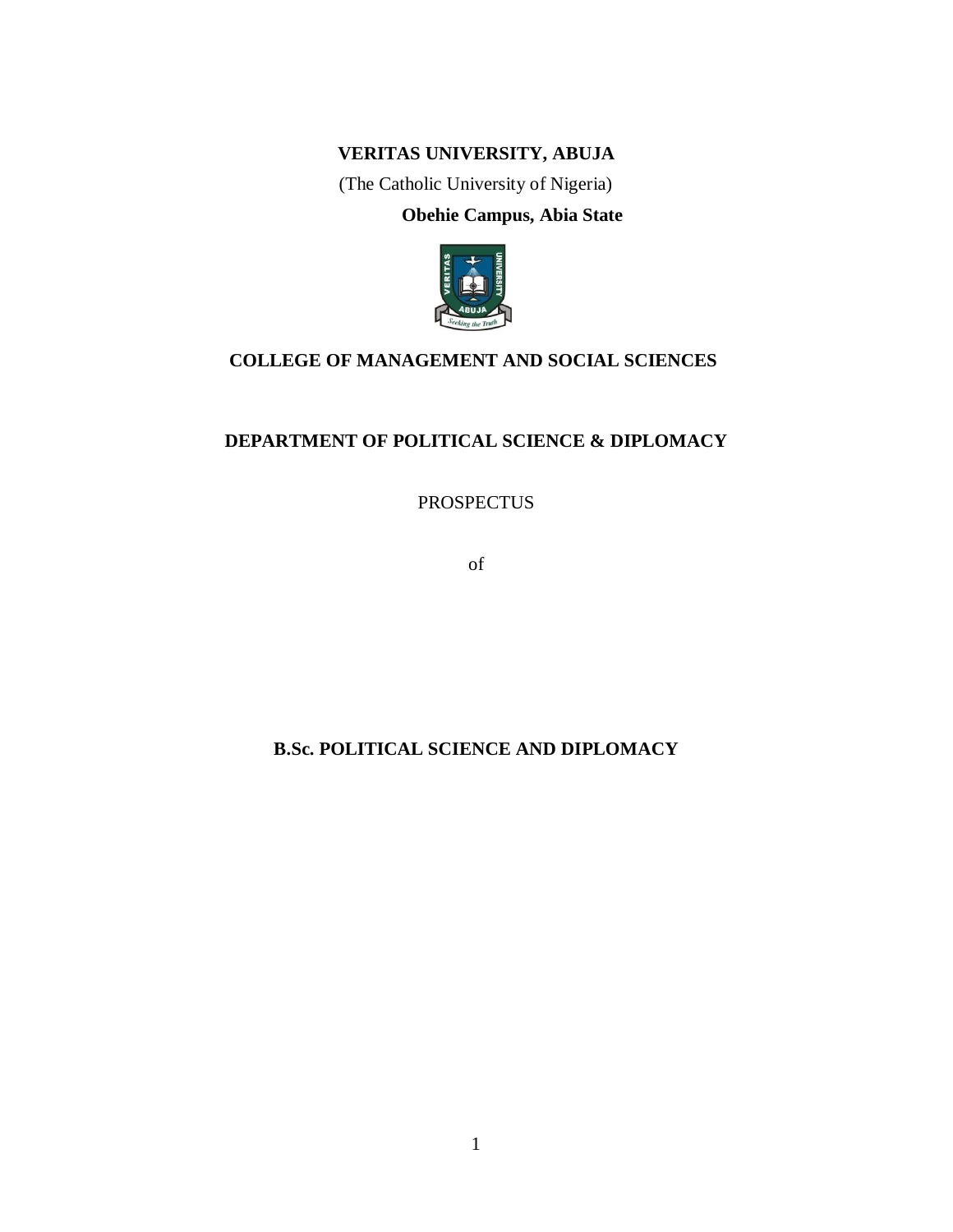# **List of Academic Staff of the Department**

| S/N              | <b>Name</b>         | <b>Qualifications</b> | <b>Area of Specialisation</b>   | <b>Designation</b> |
|------------------|---------------------|-----------------------|---------------------------------|--------------------|
|                  |                     |                       |                                 |                    |
|                  | Fr. Basil A. Ekot   | B.Phil.; B.D. Rome    | Political Theory &              | Senior Lecturer/   |
|                  |                     |                       | <b>African Studies</b>          | Ag Head of         |
| 1.               |                     | M.Phil; Ph.D.         |                                 | Department         |
|                  |                     | Sydney                |                                 |                    |
| 2.               | O. C. Nwaorgu       |                       |                                 | Professor          |
| 3.               | Yusufu Zoaka        |                       |                                 | Associate          |
|                  |                     |                       |                                 | Professor          |
| $\overline{4}$ . | Fr. John Gwangari   | B.Phil.; B.D. Rome    | Civil Law                       | Senior Lecturer    |
|                  |                     | STL; DCL. Rome        | Canon Law                       |                    |
|                  |                     | L.L.B. Jos; B.L.      |                                 |                    |
|                  |                     | Abuja                 |                                 |                    |
| 5.               | Philip T. Vande     | B.Sc., M.Sc., BSU     | Political Science, Political    | Assistant          |
|                  |                     | Makurdi, PGDE.,       | Theory, Nigerian                | Lecturer           |
|                  |                     | PhD (in view)         | Government & Politics           |                    |
|                  |                     | UniPort.              |                                 |                    |
| 6.               | Gabriel T. Akwen    | B.Sc., M.Sc., BSU     | Political Science,              | Assistant          |
|                  |                     | Makurdi               | <b>International Relations</b>  | Lecturer           |
|                  |                     |                       | and Strategic Studies.          |                    |
| 7.               | Paul T. Jato        | B.Sc., M.Sc. BSU      | Development/Quantitative        | Assistant          |
|                  |                     | Makurdi,              | Economics                       | Lecturer           |
| 8.               | Gabriel Y. Iornumbe | B.Sc, BSU Makurdi,    | Political Science,              | Assistant          |
|                  |                     | M.Sc., Ibadan         | <b>International Relations</b>  | Lecturer           |
| 9.               | Nneamaka Obodo      | B.Sc., Novena;        | <b>International Relations;</b> | Assistant          |
|                  |                     | M.Sc., Ibadan         | Peace & Conflict                | Lecturer           |
|                  |                     |                       | Resolution                      |                    |
| 10.              | Eteng E. Okon       | <b>B.Sc</b>           |                                 | Assistant          |
|                  |                     |                       |                                 | Lecturer           |
|                  |                     |                       |                                 |                    |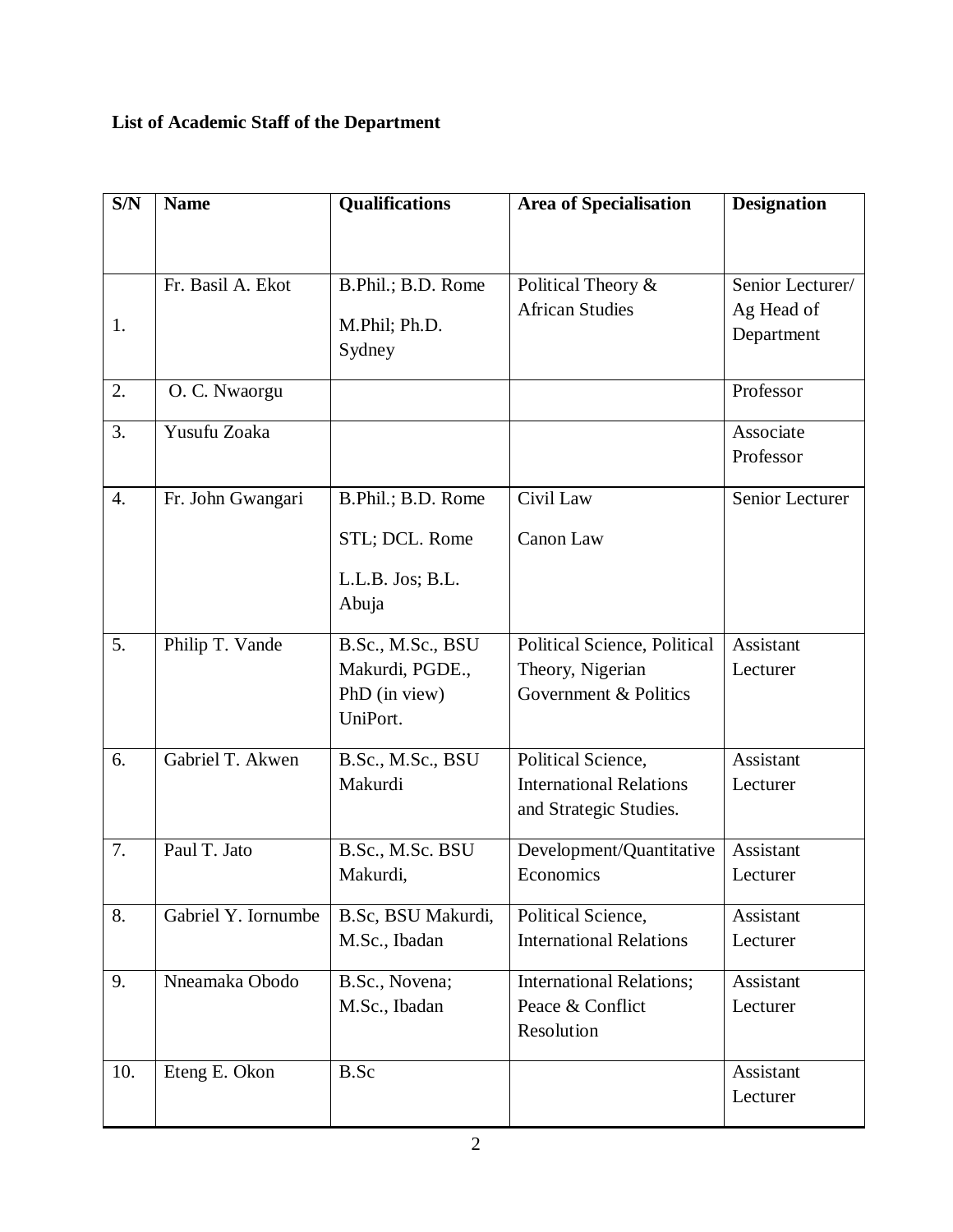### **B.Sc. POLITICAL SCIENCE AND DIPLOMACY**

### **BACKGROUND**

Political Science and Diplomacy has been one of the first programmes offered at the College of Management, Social Sciences, Arts and Theological Studies (MSAT) of Veritas University, Abuja. At inception in 2008, it was a programme of study in the Department of Management and Social Sciences. Following the split of the Department in the 2010/11 session, the programme was domiciled in the Department of Social Sciences. Again, with the continued growth and development of the University, the Department of Social Sciences was further split at the inception of the 2013/2014 academic session. Political Science and Diplomacy has now become a Department. The Department has Rev. Fr Dr Basil Akpan Ekot as its pioneer Head.

### **INTRODUCTION**

The Department offers a degree programme leading to the award of a Bachelor of Science (B.Sc.) degree in Political Science and Diplomacy. The degree programme is designed to provide both academic and professional base from which graduates may continue their personal, academic and professional development as they assume managerial responsibilities in either public or private sectors of the society. The programme is therefore rigorous and demanding, but in all respect worthwhile and rewarding.

The graduates of B.Sc Political Science and Diplomacy of Veritas University, Abuja acquires knowledge of an interdisciplinary nature as is required of public administrators, career politicians, and diplomats in an increasingly globalized world. In addition to understanding and gaining competences in Political Science and Diplomacy, the graduates of this field will be prepared to communicate in at least one foreign language.

Graduates of the B.Sc Political Science and Diplomacy may be considered suitable as career diplomats, administrators in international firms, managers of national and international government and non-governmental projects, and also workers in the mass media. The graduates are equally prepared for further studies and research endeavours at the Masters level and as participants in research teams.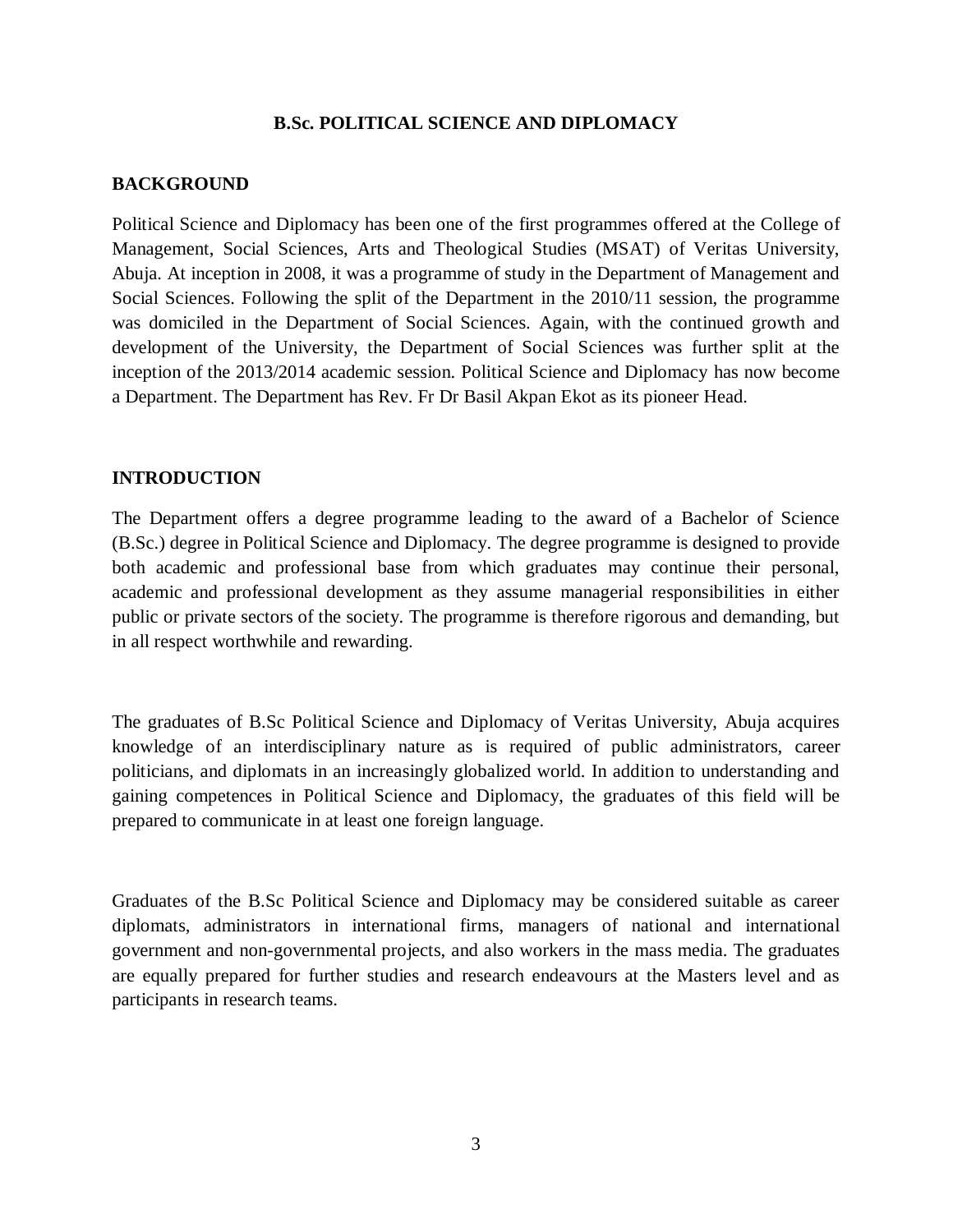### **VISION**

The vision of the Department to develop deeper knowledge of the Political, Administrative and Diplomatic studies and practice where the discipline is pursued with effective articulation of ideas aimed at impacting on the society; and

To excel in the study of Political and Diplomatic studies with a view to nurturing the courses offered through teaching and research undertaken in the search for truth and a just world order.

## **MISSION**

To effectively structure the discipline in anticipation of the needs of the graduates, the government and the society at large; thereby enhance the political, socio-economic and moral development of the country, and scientific research to advance knowledge in the individual student.

## **OBJECTIVES**

The study of Political Science and Diplomacy aims at building capacity and competences in contemporary national politics and international relations and practice.

The specific objectives are as follows:

- Graduates understand and are able to apply contemporary administrative and relational skill in managing public and private institutions in Nigeria and elsewhere.
- Graduates acquire capacity to operate successfully as administrators, journalists, and diplomats in multilateral organizations and international firms.

### **PROGRAMME STRUCTURE**

The B.Sc. Political Science and Diplomacy is structured as follows:

- (a) a four-year programme for UTME entrants, and
- (b) a three-year programme for Direct Entry students

### **ADMISSION REQUIREMENTS:**

In addition to the general university requirements, the following regulations shall apply to the admission of students into Department of Political Science & Diplomacy:

### **Direct Entry Admission**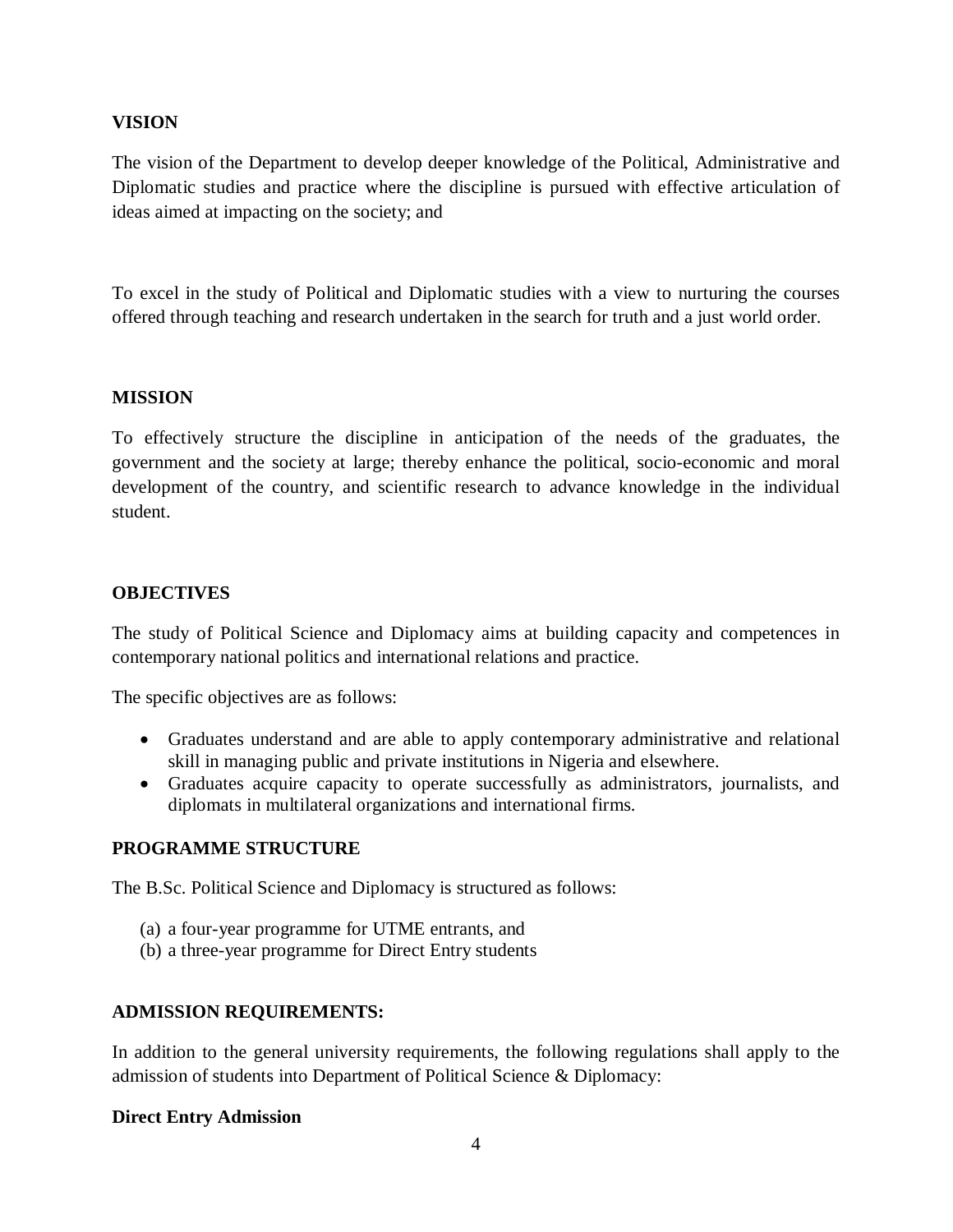- (a) At least two 'A' level passes including Government or History. Candidates are expected to possess five credits at WASSCE/GCE/NECO 'O' Level or their equivalent in subjects that include English, Government or History and a Pass in Mathematics. Results at 'O' and 'A' level must be attained at not more than two sittings.
- (b) A National Diploma certificate from an approved university, polytechnic or school of arts & science with a grade not lower than **Merit**. In addition, the applicant must possess credit passes at WASSCE/GCE/NECO 'O' level, or its equivalent, in five subjects, which must include English, Mathematics, Government or History.
- (c) Any equivalent qualifications approved by the Senate of the University.
- (d) Basic knowledge of French or any other foreign language is an advantage.

### **UTME Admission**

A minimum standard of five (5) credits at two sittings, including English Language. Candidates must have credit pass in Government or History and a pass in Mathematics. Basic knowledge of French or any other foreign language is an advantage.

# **REGULATIONS GOVERNING THE AWARD OF THE DEGREE OF BACHELOR OF SCIENCE (B.Sc.) IN POLITICAL SCIENCE AND DIPLOMACY.**

- 1. The four-year programme of study leading to award of the degree of Bachelor of Science shall be denoted by the letters B.Sc. (Political Science & Diplomacy).
- 2. Instructions in the Department shall be by courses and students are expected to take an approved combination of courses as may be determined from time to time by the University Senate on the recommendation of the Departmental Board of Studies.
- 3. The approved period of study for the award of the degree shall not be less than six semesters or three years for Direct Entry students, and eight semesters or four years for UTME students.
- 4. All undergraduate courses shall be full time.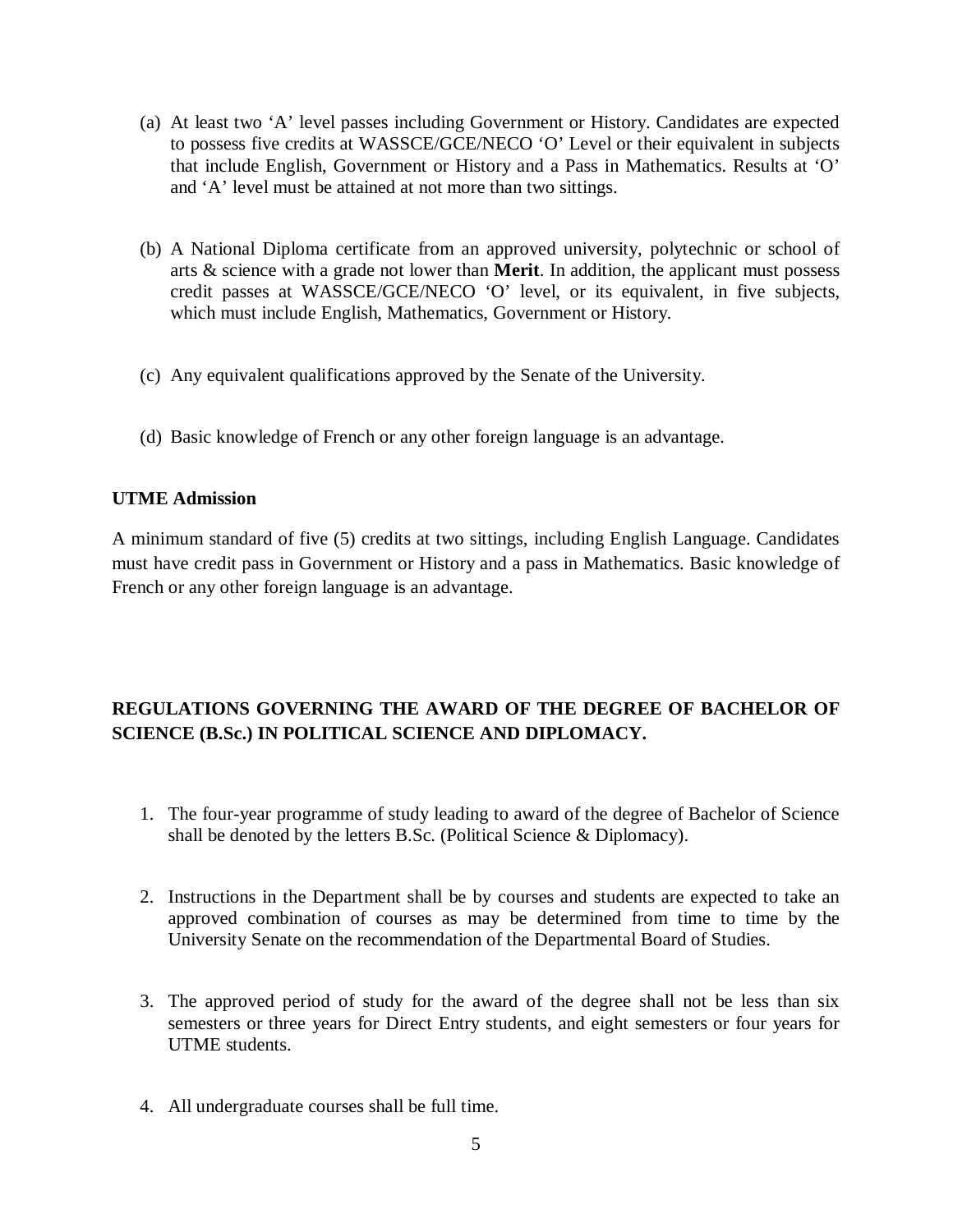- 5. A student is expected to maintain a Cumulative Grade Point Average (CGPA) of at least 1.00 to be in good academic standing. Any student whose CGPA falls below 1.00 for two consecutive years will be asked to withdraw from the programme.
- 6. Continuous Assessment (CA) shall account for 40% of the final course grade. A Continuous Assessments consisting of two intra-semester tests and two written assignments (each carrying 10 marks) will be administered in all courses per semester and the assessed scripts returned to the student.
- 7. Students are expected to be regular and punctual in attendance at all classes in the course in which they are enrolled. All applications for exemption from attendance at classes of any kind must be made in writing to the Dean of the College.
- 8. At least 75% attendance is required in all courses and per semester.

A student shall normally register for a minimum of thirty (30) and a maximum of forty- eight (48) credit units in any academic year, except in the case of direct entry and inter-university transfer students. This means that a student should take between 15 and 24 credits in any given semester and no student can earn more than forty-eight (48) credit units at the end of an academic year.

# **Departmental Codes**

All courses offered in the Department of Political Science and Diplomacy are coded by assigning them a three-lettered prefix followed by four-digit numbers.

PSD — Political Science and Diplomacy

At the inception of the programme in 2008/2009 and prior to second semester of 2010/2011 session, the three-lettered prefix was POL.

For course units taken from other academic disciplines that do not yet have degree programmes, three-letter prefixes are assigned as follows: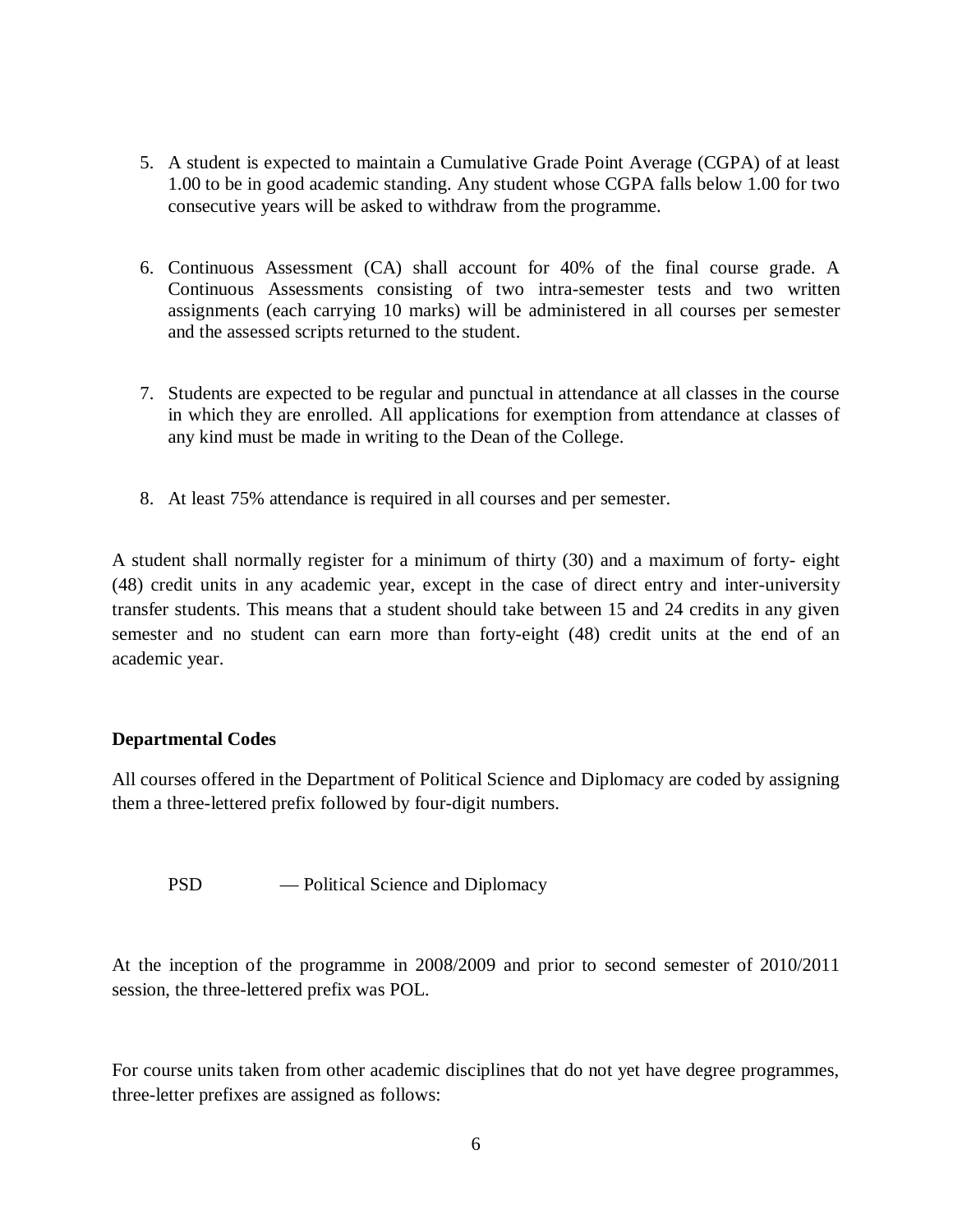| <b>SOS</b> | Social Sciences |
|------------|-----------------|
| <b>PSY</b> | Psychology      |
| <b>SOC</b> | Sociology       |
| LAW        | Law             |
| <b>FRE</b> | French          |
| <b>THG</b> | Theology        |

### **The Four-Digit Codes**

The four-digit numbers are to be interpreted in the following manner. The first digit in the sequence represents the level of study as follows: '1' represents 100 level, '2' represents 200 level, '3' represents 300 level, while '4' represents 400 level.

|                | $100$ level |
|----------------|-------------|
| $\overline{2}$ | 200 level   |
| $\mathcal{R}$  | 300 level   |
|                | 400 level   |

The second of the four-digit code  $(1 - 6)$  represents one of the 6 specialized areas of Political Science and Diplomacy: the University has reserved '0' as the second digit for General Studies courses only.

The third digit in the sequence represents the serial number the Department assigns to the course unit among the course units it offers within that specialization, while the last digit refers to the semester in which the course unit is offered. The digits that act as semester codes are assigned as follows:

1 — First semester

2 — Second semester

The course contents for the B. Sc. Political Science and Diplomacy degree programme and the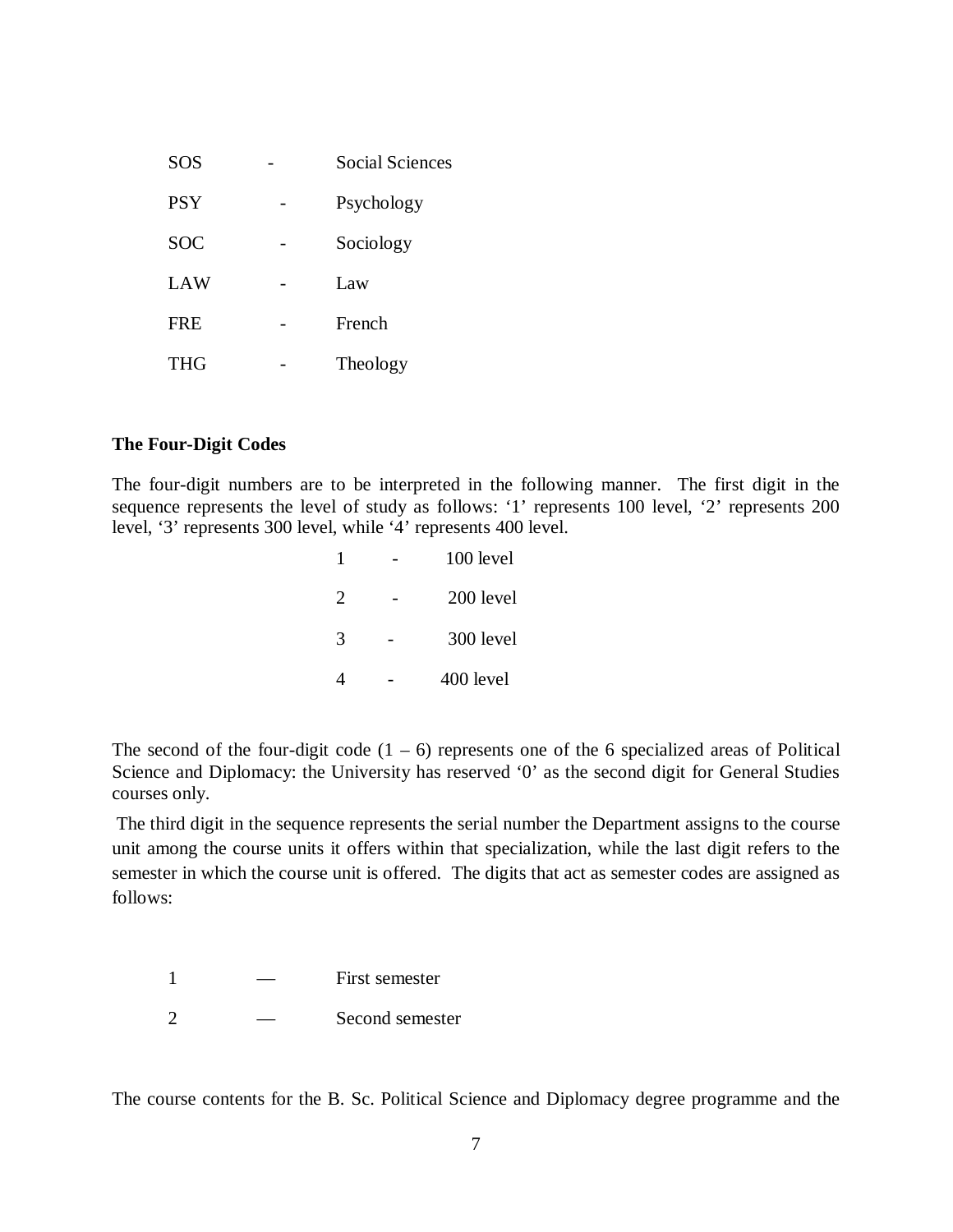six areas of specialization are given below:

# **AREAS OF SPECIALIZATION**

# **1. POLITICAL THEORY**

| <b>PSD 1111</b> | Introduction to Political Science      | $\overline{2}$ |
|-----------------|----------------------------------------|----------------|
| <b>PSD 2121</b> | Introduction to Political Analysis     | 2              |
| <b>PSD 2132</b> | Political Ideas                        | 2              |
| <b>PSD 3141</b> | <b>History of Political Thought</b>    | 2              |
| <b>PSD 3152</b> | <b>Political Behaviour</b>             | $\overline{2}$ |
| <b>PSD 3161</b> | Logic and Methods of Political Inquiry | 2              |
| <b>PSD 3171</b> | <b>Contemporary Political Analysis</b> | $\overline{2}$ |
| <b>PSD 3181</b> | <b>Research Methods</b>                | 2              |
| <b>PSD 4191</b> | Seminar                                |                |

# 2. **INTERNATIONAL RELATIONS**

| <b>PSD 2211</b> | Introduction to International Relations      |                             |
|-----------------|----------------------------------------------|-----------------------------|
| <b>PSD 3221</b> | Comparative Federalism                       | 2                           |
| <b>PSD 3232</b> | Theories of International Relations          | $\mathcal{D}_{\mathcal{L}}$ |
| <b>PSD 3242</b> | Politics of International Economic Relations | 2                           |
| <b>PSD 4252</b> | Nigerian Foreign Policy                      | 2                           |
| <b>PSD 4262</b> | International Law and Organization           | 3                           |
| <b>PSD 4272</b> | <b>Political Parties and Pressure Groups</b> | $\mathcal{D}_{\cdot}$       |
| PSD 4282        | Research Project                             | 6                           |

# **3. PUBLIC ADMINISTRATION AND POLICY**

| PSD 1312 Organization of Government: The Citizen and the State |  |
|----------------------------------------------------------------|--|
| PSD 1322 Introduction to Statistics for Political Science      |  |
| PSD 2331 Introduction to Public Administration                 |  |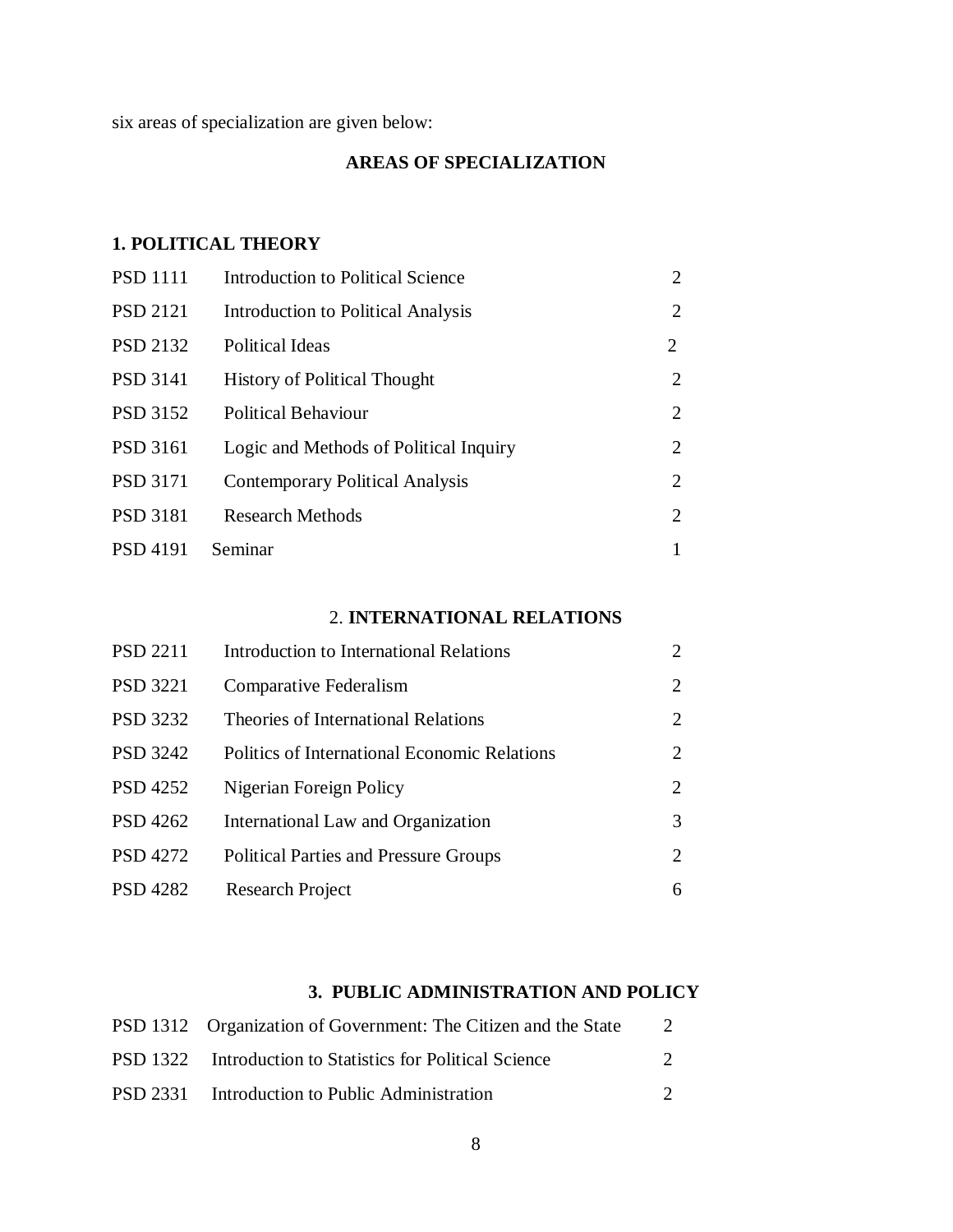|          | PSD 2342 Introduction to Local Government    |                       |
|----------|----------------------------------------------|-----------------------|
| PSD 3351 | Theory and Practice of Administration        |                       |
| PSD 3362 | Public Relations Administration in Nigeria   | $\mathcal{D}_{\cdot}$ |
| PSD 3372 | Government & Administration of Urban Systems | $\mathcal{D}_{\cdot}$ |
|          | PSD 3382 Public Policy Analysis              | $2^{\circ}$           |
|          | PSD 4392 Comparative Public Administration   |                       |

# **4. COMPARATIVE POLITICS**

| <b>PSD 2411</b> | <b>Introduction to Comparative Politics</b> | $\overline{2}$ |
|-----------------|---------------------------------------------|----------------|
| <b>PSD 2422</b> | Foundation of Political Economy             | 2              |
| <b>PSD 3431</b> | Politics of Development & Underdevelopment  | 2              |
| <b>PSD 3441</b> | the Methodology of Comparative Politics     | 2              |
| <b>PSD 3451</b> | Theory and Practice of Marxism              | $\overline{2}$ |
| <b>PSD 4461</b> | <b>Civil-Military Relations</b>             | 3              |
| <b>PSD 4471</b> | Development Administration                  | 3              |
| <b>PSD 4482</b> | <b>State and Economy</b>                    | 3              |
| <b>PSD 4491</b> | Third World and Dependency                  | 3              |
|                 | 5. NIGERIAN/AFRICAN POLITICS                |                |
| <b>PSD 1512</b> | <b>Nigerian Constitutional Development</b>  | $\overline{2}$ |
| <b>PSD 2521</b> | Nigerian Government and Politics            | 2              |
| <b>PSD 2532</b> | Politics in Africa                          | $\overline{2}$ |
| <b>PSD 4541</b> | Politics and Law in Africa                  | 2              |
| <b>PSD 4551</b> | Nigeria Local Government                    | 2              |
| <b>PSD 4561</b> | <b>Political Sociology</b>                  | $\overline{2}$ |
| <b>PSD 4571</b> | <b>Revolution and Society</b>               | $\overline{2}$ |
| <b>PSD 3582</b> | <b>Public Finance Administration</b>        | 2              |
| <b>PSD 1691</b> | <b>Introduction to African Politics</b>     | $\overline{2}$ |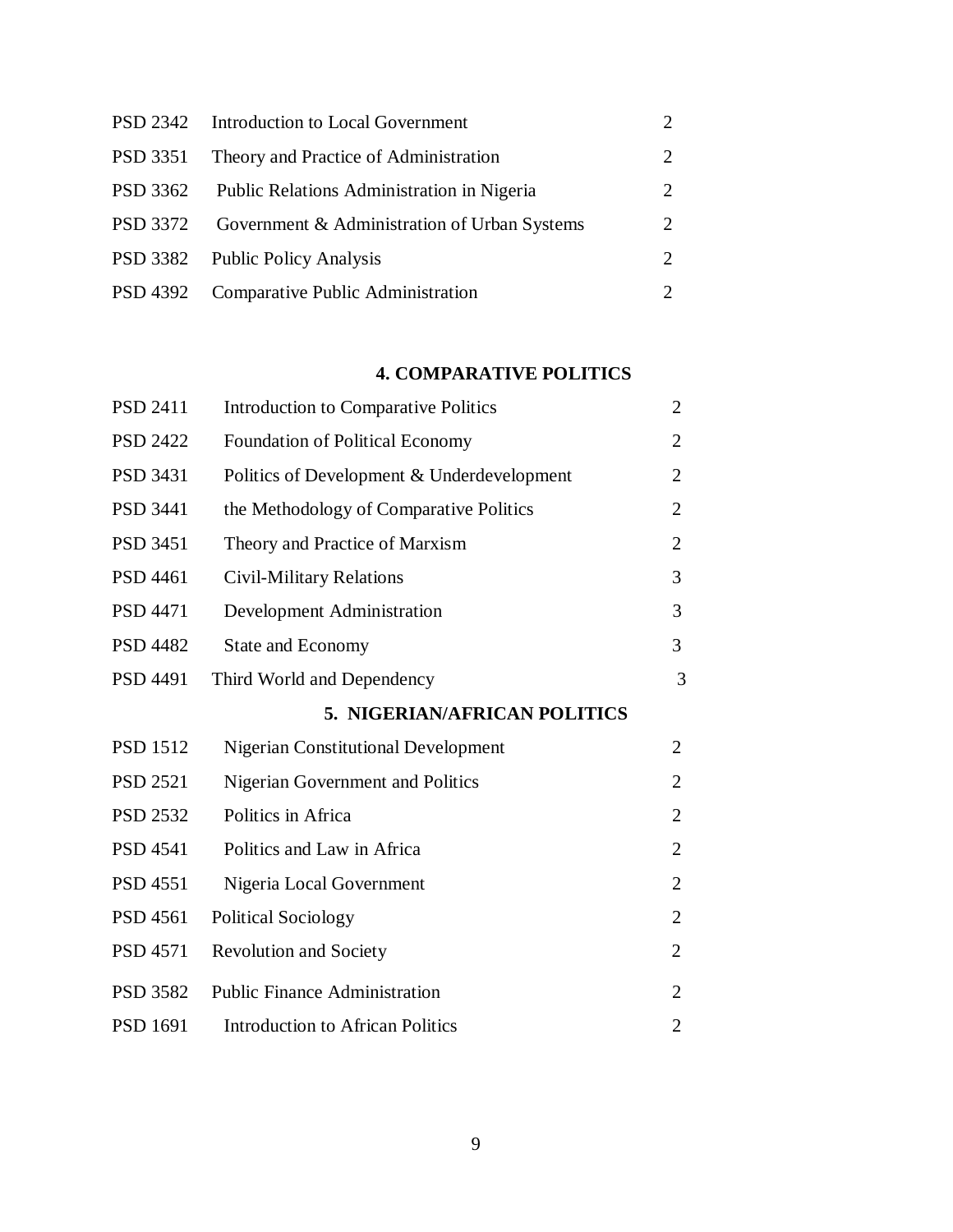## **6. DIPLOMACY**

| PSD 4612 Diplomatic Theory and Practice             | 3 |
|-----------------------------------------------------|---|
| PSD 2621 History of Diplomacy                       | 2 |
| <b>PSD</b> 3632 Institutions of Global Governance   | 2 |
| PSD 2642 International Conflict and Security        | 2 |
| PSD 3651 Conflict Resolution: Theory and Practice   | 2 |
| PSD 3672 Political Data Analysis                    | 2 |
| PSD 4682 Intercultural Management                   | 3 |
| PSD 4691 Current Issues of International Relations. | 3 |

# **RESULTS, GRADING SYSTEM, AND GRADE POINTS**

Results are published by the College after approval by the Senate. The published results show the student's name and matriculation number, the courses the student took and their credit units, and then the student's examination performance in terms of the raw scores, their letter grade equivalents, and grade points. The information given in the table below is helpful in interpreting a student's performance.

| Raw Scores (%) | Letter Grade | <b>Value Points</b> | Interpretation |
|----------------|--------------|---------------------|----------------|
| $70 - 100$     | A            | 5                   | Excellent      |
| $60 - 69$      | B            |                     | Very Good      |
| $50 - 59$      | C            | 3                   | Good           |
| $45 - 49$      | D            | 2                   | Fair           |
| $40 - 44$      | E            |                     | Pass           |
| $0 - 39$       | F            |                     | Fail           |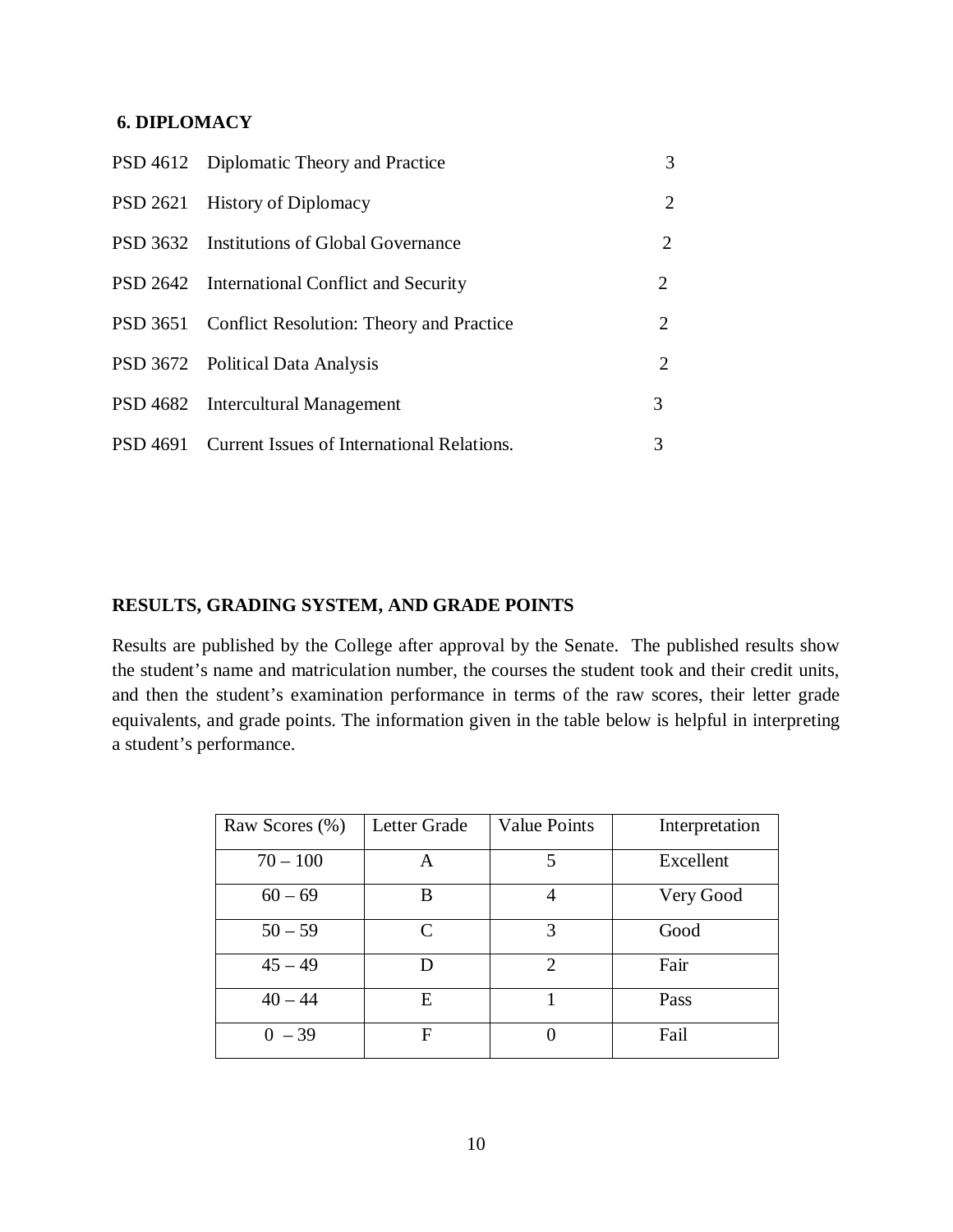## **CLASSIFICATION OF DEGREE**

The B. Sc. (Political Science and Diplomacy) degrees shall be classified according to the University's degree classification scheme, which is as follows:

| <b>Final CGPA</b> | <b>Class of Degree</b>               |
|-------------------|--------------------------------------|
|                   |                                      |
| $4.50 - 5.00$     | <b>First Class Honours</b>           |
| $3.50 - 4.49$     | Second Class Honours, Upper Division |
| $2.40 - 3.49$     | Second Class Honours, Lower Division |
| $1.50 - 2.39$     | <b>Third Class Honours</b>           |

# **B. Sc. Political Science and Diplomacy Curriculum**

### **100 Level**

# **First Semester Course Offerings**

| <b>Course Code</b> | <b>Course Title</b>                | <b>Credit Units</b> |
|--------------------|------------------------------------|---------------------|
| <b>ECO</b> 1111    | Principles of Economics            | 2                   |
| <b>GES 1011</b>    | Communication in English I         | 2                   |
| <b>GES 1021</b>    | History and Philosophy of Science  | 2                   |
| <b>GES 1031</b>    | Nigerian Peoples and Culture       | 2                   |
| <b>GES 1041</b>    | Use of Library, Study Skills & ICT | 2                   |
| LAW 1111           | Nigerian Legal System I            | 2                   |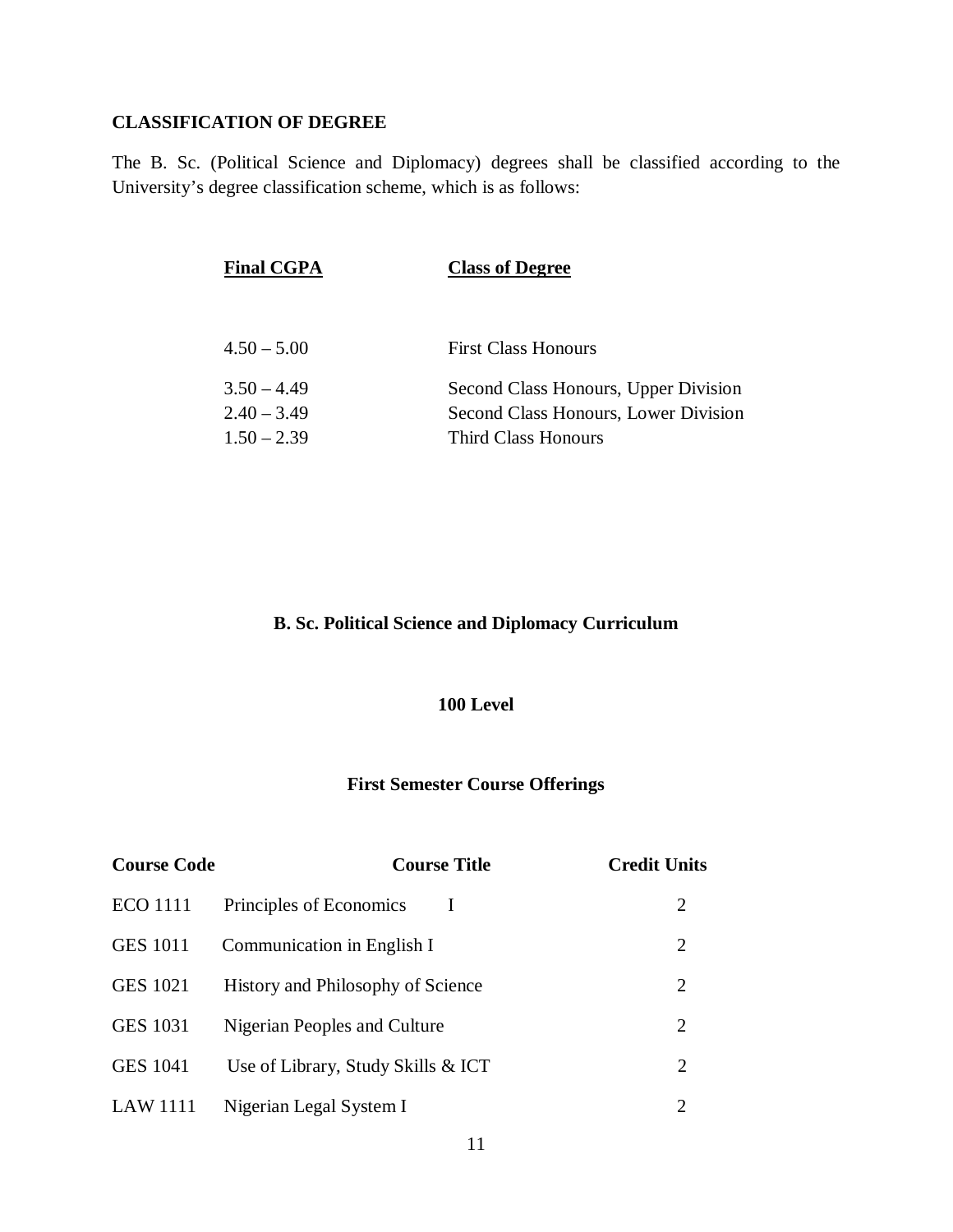|                 | Total                                        | 20                          |
|-----------------|----------------------------------------------|-----------------------------|
|                 | MGT 1111 Introduction to Management Sciences | $\mathcal{D}_{\mathcal{L}}$ |
|                 | SOC 1111 Introduction to Sociology           | $\mathcal{D}_{\mathcal{L}}$ |
| <b>PSD</b> 1111 | Introduction to Political Science            |                             |
| PSD 1691        | Introduction to African Politics             |                             |

# **Second Semester Course Offerings**

| <b>Course Code</b> | <b>Course Title</b>                                   | <b>Credit Units</b> |
|--------------------|-------------------------------------------------------|---------------------|
|                    |                                                       |                     |
| <b>GES 1012</b>    | Communication English II                              | $\overline{2}$      |
| <b>GES 1022</b>    | Logic, Philosophy and Human Existence                 | $\overline{2}$      |
| <b>GES 1032</b>    | <b>Communication in French</b>                        | $\overline{2}$      |
| <b>GES 1042</b>    | <b>Community Service</b>                              | $\mathbf{1}$        |
| <b>THG 1712</b>    | <b>Introduction to Church History</b>                 | $\overline{2}$      |
| ECO1112            | Principles of Economics II                            | $\overline{2}$      |
| <b>LAW 1122</b>    | Nigerian Legal System II                              | $\overline{2}$      |
| <b>PSD 1312</b>    | Organization of Government: The Citizen and the State | $\overline{2}$      |
| <b>PSD 1512</b>    | <b>Nigerian Constitutional Development</b>            | $\overline{2}$      |
| <b>PSY 1112</b>    | Introduction to Psychology                            | $\overline{2}$      |
|                    |                                                       |                     |
|                    |                                                       |                     |

# **Total Credit Units for 100 Level 39**

**Total 19**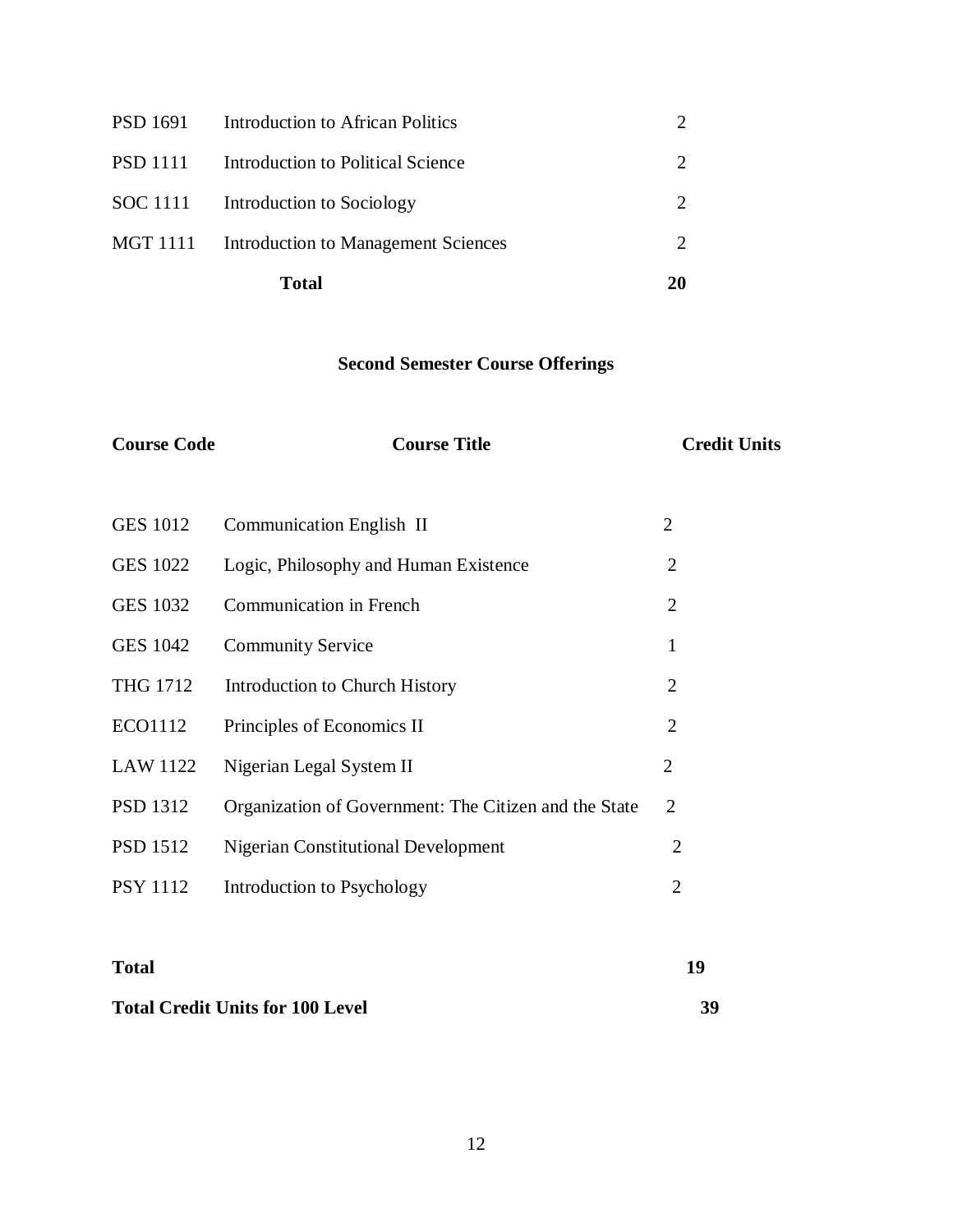# **200 Level**

# **First Semester Course Offerings**

| <b>Course Code</b> | <b>Course Title</b>                       | <b>Credit Units</b> |
|--------------------|-------------------------------------------|---------------------|
|                    |                                           |                     |
| <b>GES 2011</b>    | Peace and Conflict Resolution             | $\overline{2}$      |
| <b>GES 2021</b>    | Entrepreneurship and Innovation           | $\overline{2}$      |
| <b>THG 2711</b>    | Spiritual Theology and Catechesis         | $\overline{2}$      |
| <b>PSD 2621</b>    | <b>History of Diplomacy</b>               | $\overline{2}$      |
| <b>PSD 2121</b>    | <b>Introduction to Political Analysis</b> | $\overline{2}$      |
| <b>PSD 2211</b>    | Introduction to International Relations   | $\overline{2}$      |
| <b>PSD 2411</b>    | Introduction to Comparative Politics      | $\overline{2}$      |
| PSD 2331           | Introduction to Public Administration     | $\overline{2}$      |
| <b>PSD 2521</b>    | Nigerian Government and Politics I        | $\overline{2}$      |
| <b>PSD 2111</b>    | <b>Introduction to Social Statistics</b>  | $\overline{2}$      |
|                    | <b>Total</b>                              | 20                  |

# **Second Semester Courses**

| <b>Course Code</b> | <b>Course Title</b>                       | <b>Credit Units</b> |
|--------------------|-------------------------------------------|---------------------|
|                    | ECO 2452 Urban and Regional Economics     | 2                   |
|                    | GES 2012 Business Creation and Growth     | 2                   |
|                    | THG 2722 Social Teaching of the Church    | 2                   |
|                    | PSD 2422 Foundations of Political Economy |                     |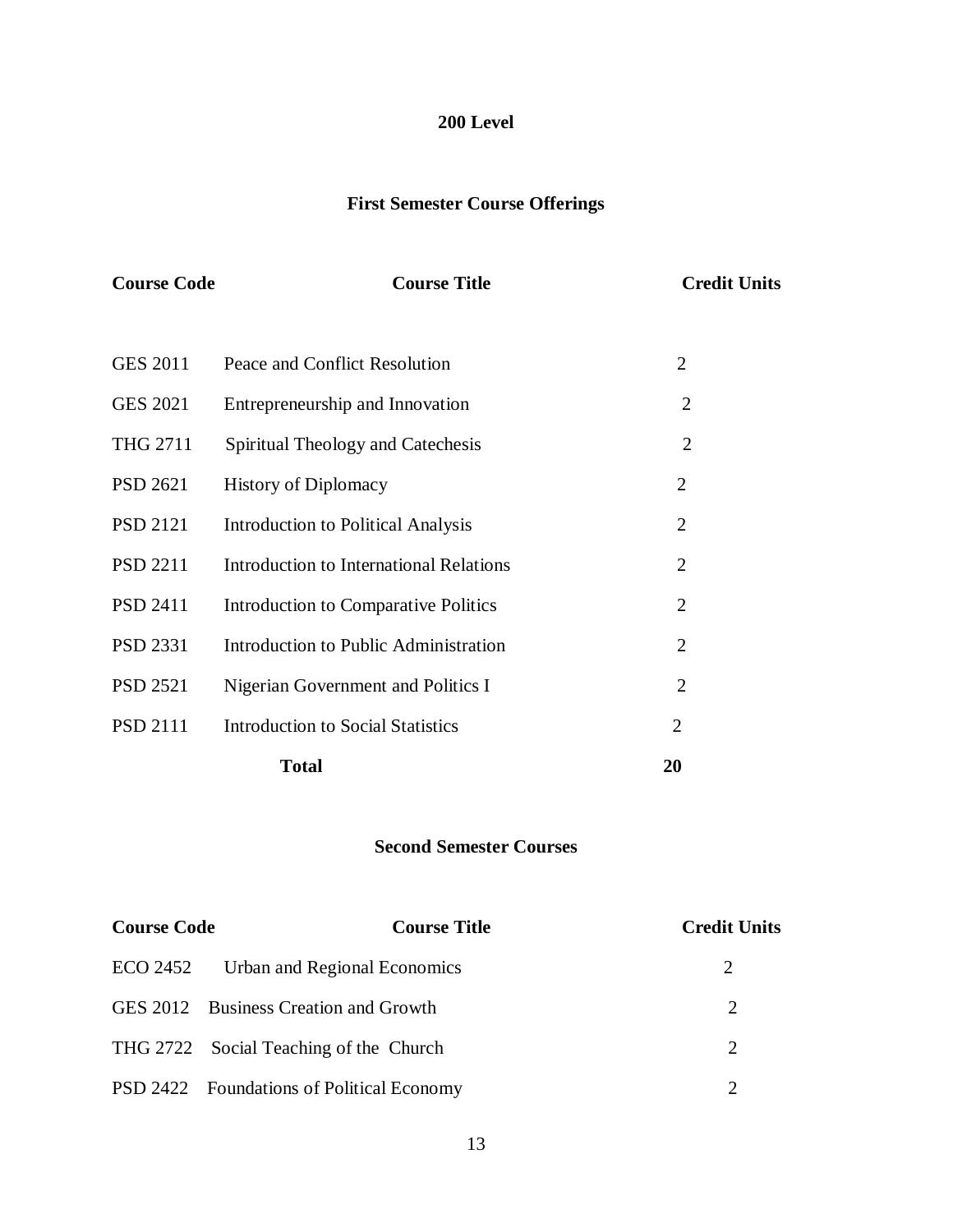| <b>Total Credit Units for 200 Level</b> |                                              | 38                          |
|-----------------------------------------|----------------------------------------------|-----------------------------|
| <b>Total</b>                            |                                              | 18                          |
|                                         | PSD 2642 International Conflict and Security | $\mathcal{D}_{\mathcal{L}}$ |
|                                         | PSD 2522 Nigerian Government and Politics II | 2                           |
|                                         | PSD 2342 Introduction to Local Government    | 2                           |
|                                         | PSD 2532 Politics in Africa                  | $\overline{2}$              |
|                                         | PSD 2132 Political Ideas                     | $\mathcal{D}_{\mathcal{L}}$ |

# **300 Level**

# **First Semester Course Offerings**

| <b>Course Code</b> | <b>Course Title</b>                             | <b>Credit Units</b> |
|--------------------|-------------------------------------------------|---------------------|
| POL 3141           | <b>History of Political Thought 1</b>           | 2                   |
| <b>PSD</b> 3161    | Logic and Methods of Political Inquiry          | 2                   |
| <b>PSD 3171</b>    | <b>Contemporary Political Analysis</b>          | 2                   |
| <b>PSD 3191</b>    | <b>Research Methods in Political Science</b>    | 2                   |
| <b>PSD</b> 3221    | Comparative Federalism                          | 2                   |
| <b>PSD 3431</b>    | Politics of Development & Underdevelopment      | 2                   |
| <b>PSD</b> 3651    | <b>Conflict Resolution: Theory and Practice</b> | 2                   |

# **Electives (Any 2)**

| <b>Total</b> |                                                  | 18 |
|--------------|--------------------------------------------------|----|
|              | PSD 3351 Theory and Practice of Administration   |    |
|              | PSD 3451 Theory and Practice of Marxism          |    |
|              | PSD 3441 The Methodology of Comparative Politics |    |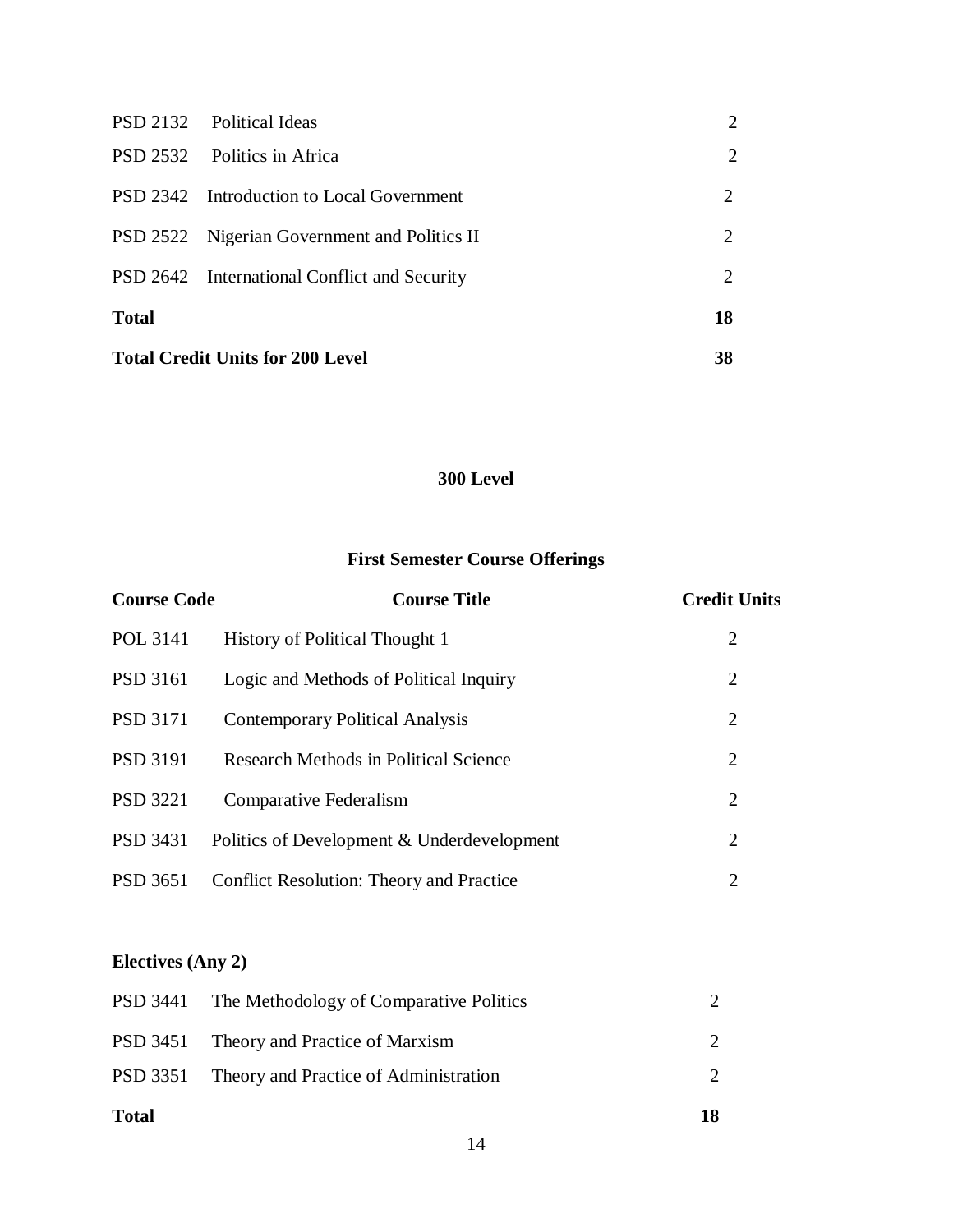# **Second Semester Courses**

| <b>Course Code</b> | <b>Course Title</b>                          | <b>Credit Units</b> |
|--------------------|----------------------------------------------|---------------------|
| PSD 3142           | <b>History of Political Thought II</b>       | 2                   |
| <b>PSD</b> 3152    | <b>Political Behaviour</b>                   | 2                   |
| PSD 3382           | <b>Public Policy Analysis</b>                | 2                   |
| <b>PSD</b> 3242    | Politics of International Economic Relations | 2                   |
| PSD 3632           | Institutions of Global Governance            | 2                   |
| PSD 3672           | <b>Political Data Analysis</b>               | 2                   |

# **Electives (Any 2)**

| PSD 3172 | Government & Administration of Urban Systems |  |
|----------|----------------------------------------------|--|
| PSD 3362 | Public Administration in Nigeria             |  |
| PSD 3232 | Theories of International Relations          |  |

| <b>Total</b>                            | 16 |
|-----------------------------------------|----|
| <b>Total Credit Units for 300 Level</b> | 34 |

# **400 Level**

# **First Semester Course Offerings**

| <b>Course Code</b> | <b>Course Title</b>                | <b>Credit Units</b> |
|--------------------|------------------------------------|---------------------|
| PSD 4481           | <b>State and Economy</b>           | 3                   |
|                    | PSD 4461 The Military and Politics | $\mathcal{R}$       |
| PSD 4471           | <b>Development Administration</b>  | $\mathcal{R}$       |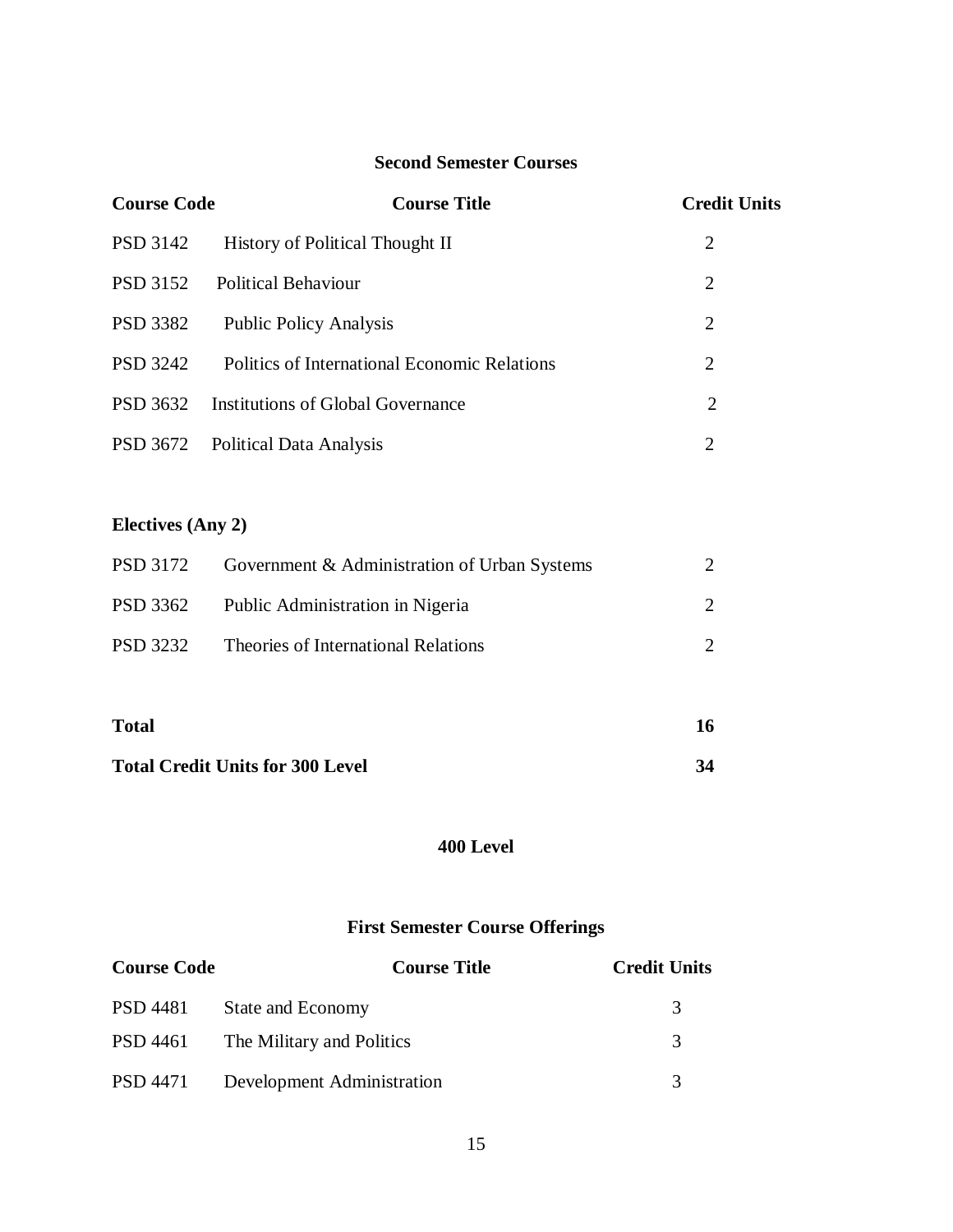| <b>PSD 4491</b>   | Third World and Dependency    | 3                           |
|-------------------|-------------------------------|-----------------------------|
| <b>PSD 4541</b>   | Politics and Law in Africa    | 3                           |
|                   |                               |                             |
| Electives (any 1) |                               |                             |
| <b>PSD 4551</b>   | Nigerian Local Government     | 2                           |
| <b>PSD 4561</b>   | <b>Political Sociology</b>    | $\mathcal{D}_{\mathcal{L}}$ |
| <b>PSD 4571</b>   | <b>Revolution and Society</b> | 2                           |
| <b>Total</b>      |                               | 17                          |

# **Second Semester Courses**

| <b>Course Code</b>                      | <b>Course Title</b>                              | <b>Credit Units</b> |
|-----------------------------------------|--------------------------------------------------|---------------------|
| <b>PSD 4282</b>                         | Project                                          | 6                   |
| <b>PSD 4272</b>                         | International Law and Organizations              | 3                   |
| PSD 4612                                | Diplomatic Theory and Practice                   | 3                   |
| <b>PSD 4682</b>                         | <b>Intercultural Management</b>                  | 3                   |
|                                         |                                                  |                     |
| <b>Electives (any 1)</b>                |                                                  |                     |
| PSD 4692                                | <b>Current Issues of International Relations</b> | $\overline{2}$      |
| <b>PSD 4252</b>                         | Nigerian Foreign Policy                          | $\overline{2}$      |
| <b>PSD 4272</b>                         | <b>Political Parties and Pressure Groups</b>     | $\overline{2}$      |
| <b>Total</b>                            |                                                  | 17                  |
|                                         |                                                  |                     |
| <b>Total Credit Units for 400 Level</b> |                                                  | 34                  |

16

**Total Credit Units for Course Duration 145**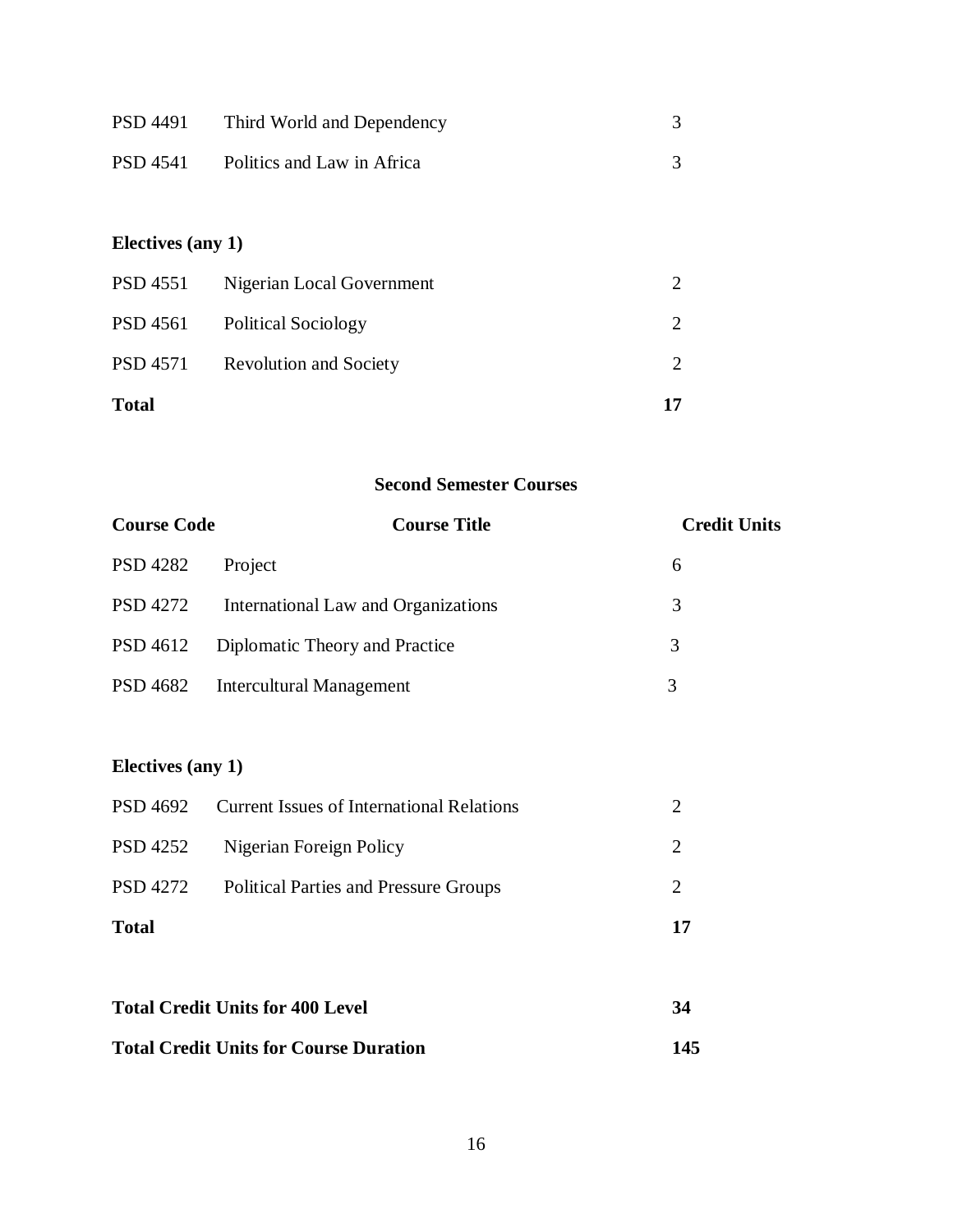## **COURSE DESCRIPTION**

### **100 Level**

### **First Semester**

### **ECO 1111: Principles of Economics I (2 credit units)**

An introduction to microeconomics theories; the nature of economic science, microeconomic foundations, the methodology of economics, major areas of specialization in economics, stressing historical development of ideas, major finding in the various areas of specialization, current issues of interest and probable future developments.

# **GES 1011 Communication in English 1 (2 credits)**

The course is designed to impart the communication skills in the medium of English. Emphasis is on introducing students to English for Academic purposes and specifically focuses on: Listening and Note taking; Speaking kills (sounds of English, stress, intonation and rhythm); Reading Skills and strategies such as skimming and scanning, SQ3R, KWL, CATAPULT, THIEVES, etc); and essentials of English grammar. The concentration of this course is equipping students to develop appropriate language skills necessary for academic purposes.

### **GES 1021 History and Philosophy of Science (2 credits)**

Scientific evolution of man: the history of science, classification; scientific methods and the various areas of science and technology. Science and the environment: environmental effects of chemical plastics, textiles, waste and other material, chemical and radioactive hazards; elements of environmental studies; terrestrial and cosmic life; ecology and types of habitat: climate and vegetation; Energy resources: fossil fuels, nuclear energy and renewable energy resources; the Nigerian energy reserves. Characteristics of living things; cell and tissue biology; biochemistry and cellular metabolism; taxonomy of living things; Engineering technology and socio-economic development of Nigeria; the effect of adequate and stable electric power supply and satellite communication technology on the technological development of Nigeria; The interaction between science and technology; Social and ethical implications of advances in science and technology; automated industrial plants; satellite technology; space technology; genetic engineering technology; weapons of mass destruction (WMD); health education.

### **GES 1031 Nigerian People's and Culture (2 credits)**

Study of the Nigerian history, culture and arts in pre-colonial times, Nigerian's perception of his world; culture areas of Nigeria and their characteristics; evolution of Nigeria as a political unit, indigene/settler phenomenon; concepts of trade; economies of self reliance, social justice, individual and national development, norms and values, negative attributes and conducts (cultism and related vices); reorientation of moral and national values; moral obligations of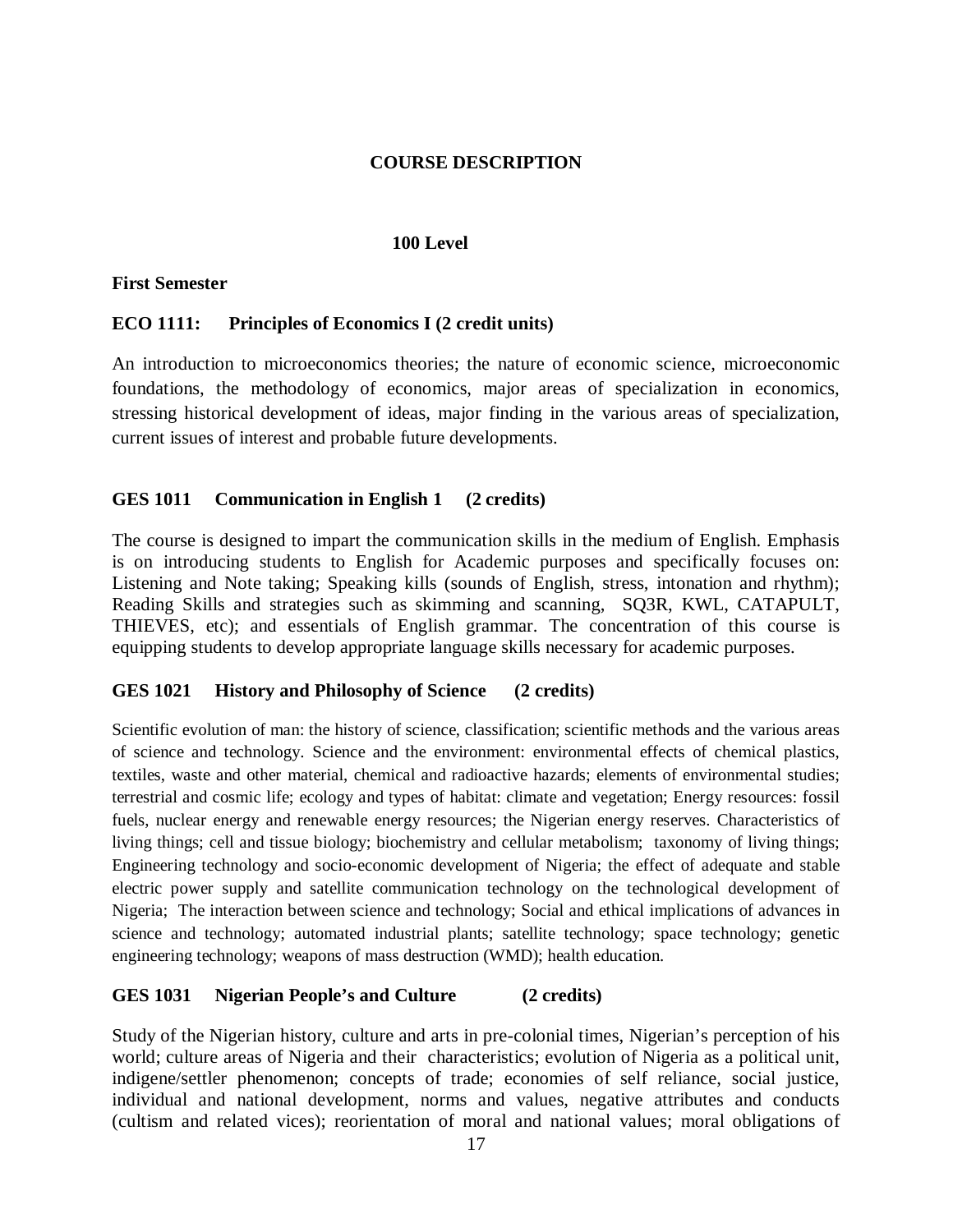citizens and environmental problems. The course should emphasis some aspects of Nigerian political economy as critical in understanding Nigerian peoples and cultures.

# **GES 1041 Use of Library, Study Skills and ICT (2 credits)**

Brief history of libraries; library and education, university libraries and other types of libraries; types of library materials, using library resources including e-learning, e-materials, etc. Understanding library catalogues (card, OPAC, etc.) and classification; copyrights and its implications, database resources, bibliographic citations and referencing; Study skills. Development of modern ICT, hardware technology, software technology, input devices, storage devices, output devices, communication and internet services, word processing skills (typing, etc.); Hands on practice using Microsoft Word, Excel and Power Point.

## **LAW 1111: Nigerian Legal System I (2 credit units)**

Introduction to the basic definitions; evolution of law and the Nigerian legal system; classification of Nigerian law; sources of Nigerian law; the Constitution of the Federal Republic of Nigeria; the Nigerian courts and tribunals; and the legal personnel.

## **PSD 1111: Introduction to Political Science (2 credit units)**

This course introduces students to the nature of politics and how it is played. It emphasizes the issues of political discourse and practice. It also introduces students to the language and basic concepts of politics. The student is later introduced to the methods of political science.

### **PSD 1691 Introduction to African Politics (2 credit units)**

### **SOS 1111: Introduction to Social Sciences (2 credit units)**

### **SOC 1111: Introduction to Sociology (2 credit units)**

This is an introductory analysis and description of social structure and dynamics of human society; the field of Sociology; sociology and other social sciences; Basic concepts and principles of sociology.

### **MGT 1111: Introduction to Management (2 credit units)**

This course is a general introduction to the concepts and the principles underlying management behaviour and decision-making processes in business and non-business organizations. The course will also emphasize the evolution of management thought/theories and the practice of management in the developing countries. The topics covered will include the role and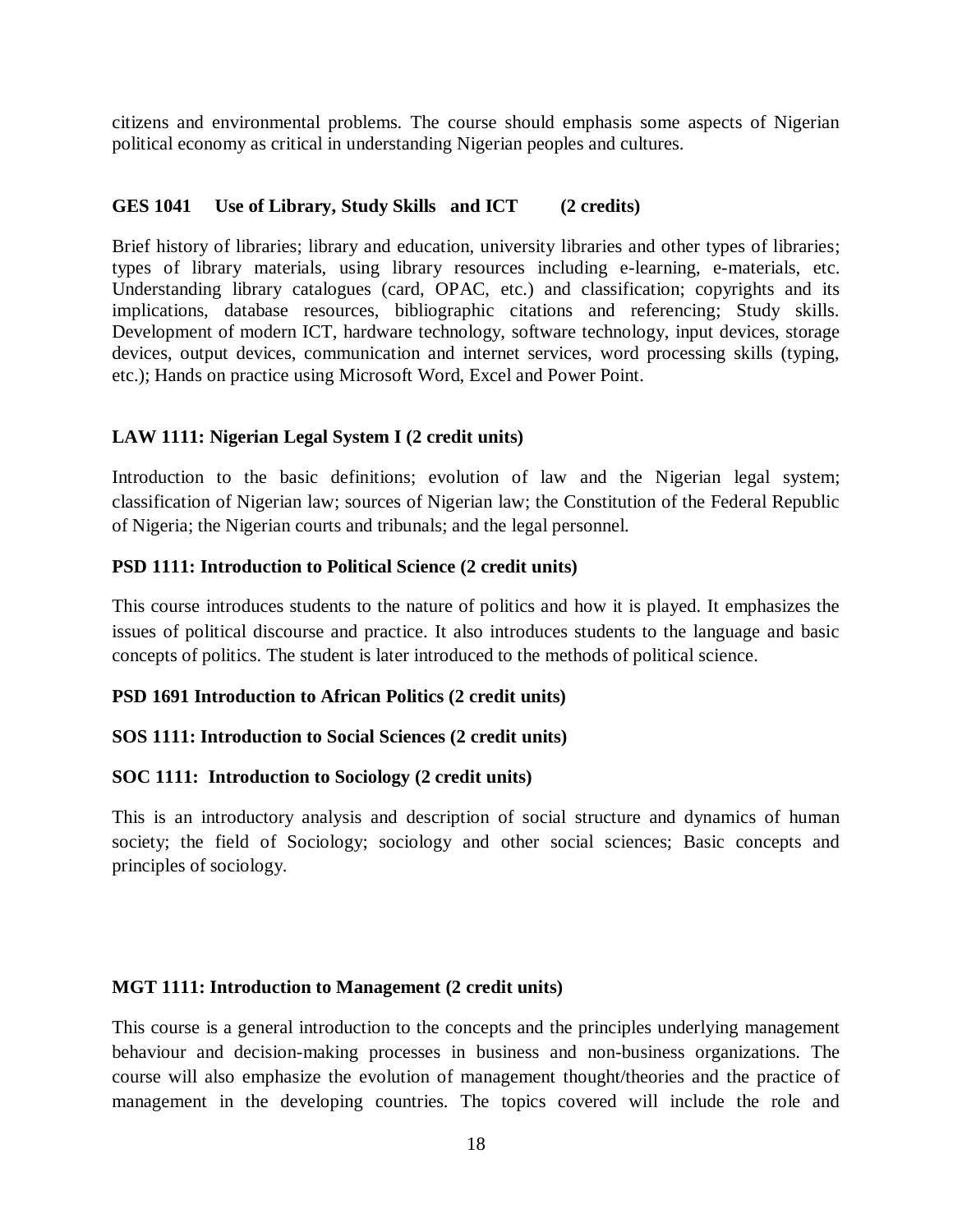significance of management in a modern enterprise and the primary managerial activities of planning, organizing, staffing, coordinating, motivating, directing, and controlling. Other topics will include the emergence of the scientific management school, the human relations school, participatory management, the systems approach, and the contingency theories of management. Others are Theory X and Theory Y, Theory Z, Management by Objectives, and strategic management.

### **Second Semester**

### **GES 1012 Communication in English II (2 credits)**

This is a continuation of GES 1011: Communication in English 1 which introduced students to the rudiments of English for academic purposes. The focus of this course is academic writing and presentation skills in English. The course exposes students to the broad linguistic conventions and skills suitable for different kinds of academic writing such as summaries including abstracts, book reviews, report writing, answering examination questions, etc. Emphasis is on logical presentation, choice of appropriate lexis, cohesion and coherence as fundamentals of effective writing. Students are also exposed to public speaking skills and aspects of rhetoric, style and use of figures of speech which add to persuasive writing and speaking in English.

### **GES 1022 Logic, Philosophy and Human Existence (2 credits)**

A brief survey of the main branches of philosophy; symbolic logic, special symbols in symbolic logic – conjunction, negation, affirmation, disjunction, equivalent and conditional statements; Law of tort. The method of deduction using rules of inference and bi-conditionals qualification theory; Types of discourse: nature of arguments, validity and soundness; techniques of evaluating arguments; distinction between inductive and deductive inferences, tec. (illustration will be taken from familiar texts including literature materials, novels, law reports and newspaper publications; Philosophy and national development; national ideology and patriotism. **GES 1032 Communication in French (2 credits)**

Introduction to French, Alphabets and Numeracy for effective communication (written oral). Conjugation and simple sentence construction based on communication approach, sentence construction, comprehension and reading of simple texts.

### **GES 1042 Community Service (2 credits)**

The course aims to promote the spirit of service and engages students in civil works beneficial to the University community and its environs including but not limited to farming, road building and maintenance, landscaping, planting of flowers and hedges, grass-cutting and general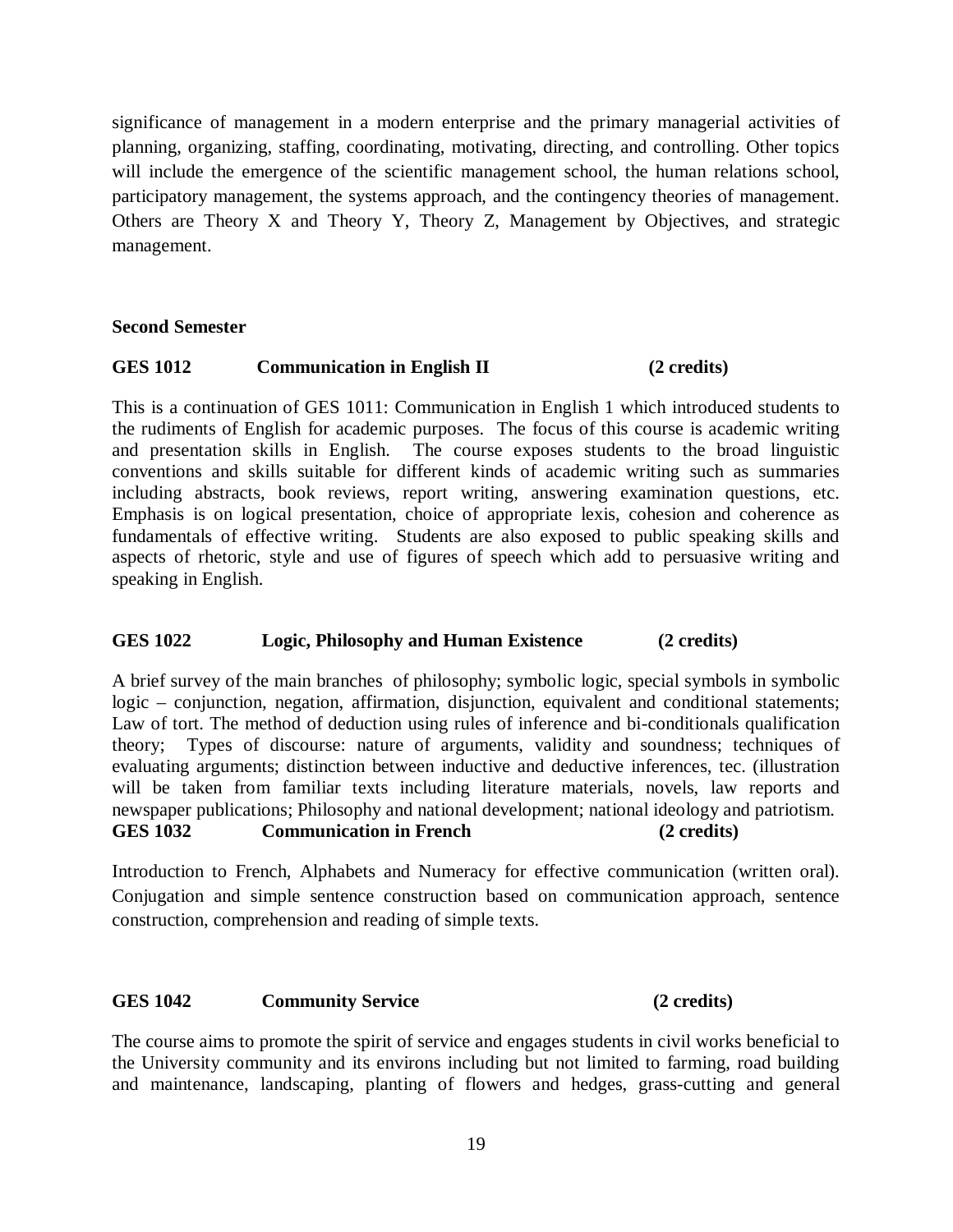cleaning of the campus and its environs, concreting and laying of seating and footpath slabs amongst others to promote the dignity of labour and service to community.

# **THG 1712 Introduction to Church History (2 credits)**

The course introduces students to church history covering Ancient Church history (from the closing of the NT writings circa 100 to the Council of Chalcedon, in 451) through medieval to contemporary church history. Ancient church history highlights the importance of this period to theological scholarship, doctrinal development and ecumenical studies. Medieval Church History covers the Middle age period which gave birth to scholasticism and humanism. These two are important to any attempt to understand the development of history of theology in this period and the religious and intellectual factors that led to the Reformation. This is a period between the Dark Ages and the  $16<sup>th</sup>$  Century; however, the Reformation and Counter Reformation period is purposely included in order to bring the period of its logical conclusion to the contemporary era and the Second Vatican Council.

# **ECO 1122: Principles of Economics II (2 credit units)**

An introduction to macroeconomic theories; the nature of economic science, foundations to macroeconomics, the methodology of economics, major areas of specialization in economics, stressing historical development of ideas, major finding in the various areas of specialization, current issues of interest and probable future developments.

# **PSD 1512: Nigerian Constitutional Developments (2 credit units)**

The student is taken through the development of Nigerian Constitutional Development in a chronological and sequential order. In this course emphasis is on topics like the colonization. The Richards Constitution. The McPherson Constitution, the Littleton Constitution. The Independence Constitution, The Republican Constitution, the 1979 Constitution.

# **LAW 1122: Nigerian Legal System II (2 credit units)**

Introduction to public and private laws; criminal and civil laws; the law of contract, constitutional law, etc; substantive and procedural laws; etc.

# **PSY 1112: Introduction to Psychology (2 credit units)**

A basic course in psychology dealing with the interplay between the person and his environment: emphasis on both personality and processes of interaction. Treatment of such topics as the development of human personality through socialization, social perception, motivation and learning, role playing and small group interaction, attitude formation and change, norms and social influences, human conflict, and collective behaviour.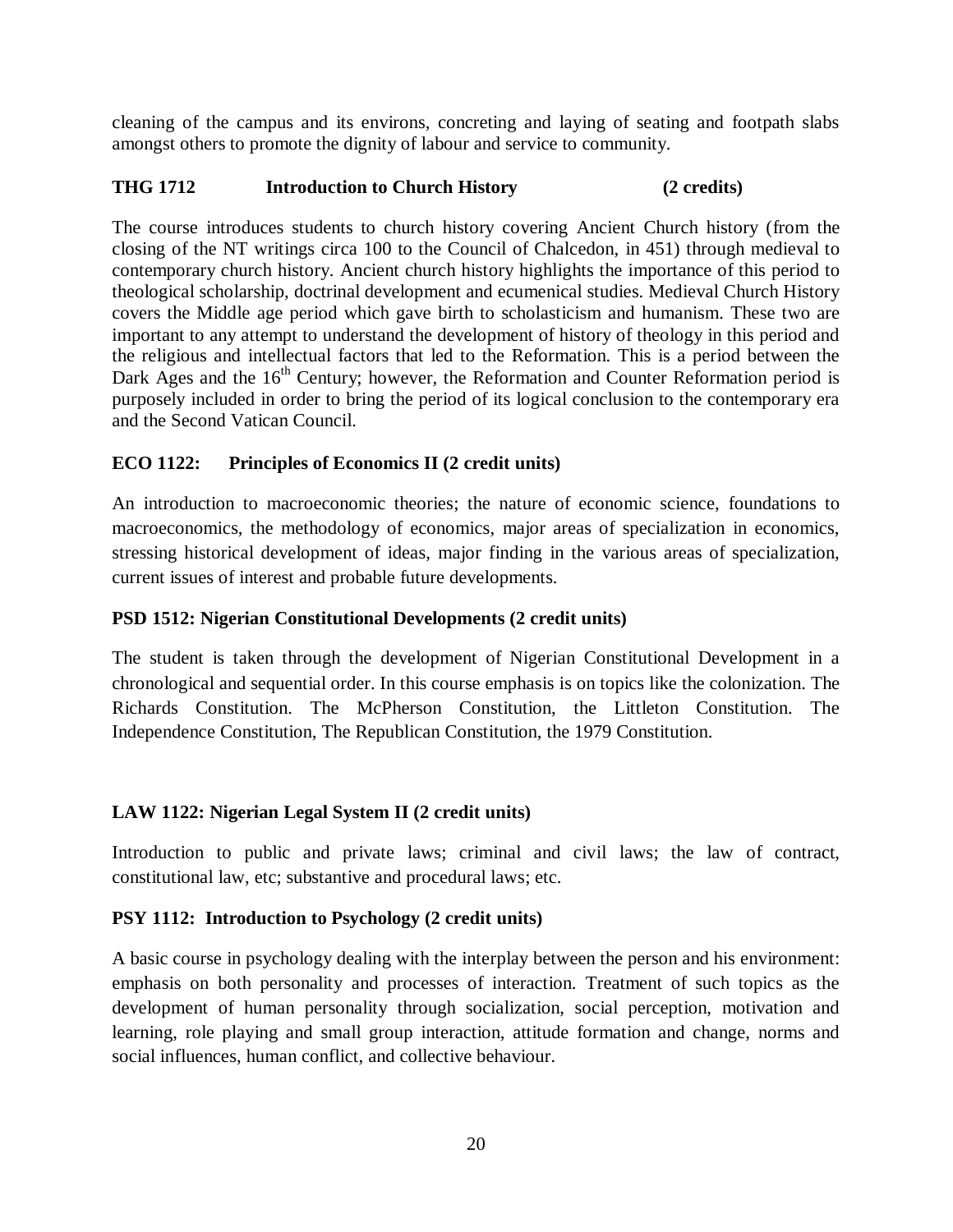### **PSD 1312: Organisation of Government: The Citizen and the State (2 credit units)**

The various ways of organizing government into Legislature, Executive and Judiciary. The theory of the separation of powers. Forms of political Administration systems, i.e. Unitarism, Federalism, Confederalism. Forms of government like Presidentialism, Parliamentarianism. Instrumentalities of political interaction like political parties, pressure groups, interest groups, etc. The relationship of the citizen to the state in terms of the duties and obligations of the citizen to the state. The responsibility of the state to the citizen must also be investigated. The nature of strained relations and the processes of rectification. Political obligation, basis of freedom, loyalty and patriotism.

### **200 Level**

### **First Semester**

### **GES 2011 Peace and Conflict Resolution (2 credits)**

Basic concepts in peace studies and conflict resolution. Peace as vehicle of unity and development, conflict issues, types of conflicts e.g. ethnic/religious/political/economic conflicts. Root causes of conflict and violence in Africa, elements of peace studies and conflict resolution, developing a culture of peace, peace meditation and peace keeping, alternative dispute Resolution, dialogue/Arbitration in conflict resolution, role of international organizations in conflict resolution, example ECOWAS, African Union, United Nations.

### **EDC 2021 Entrepreneurship and Innovation (2 credits)**

This is an introductory course for studying entrepreneurship for the first time. The design and flow of the course are aimed at creating awareness, providing the knowledge and skills that are important to achieving success in all human endeavours.

### **THG 2711 Spiritual Theology and Catechesis (2 credits)**

The course aims to lead the students into the nature of the spiritual life in a way that gives meaning and purpose to the spiritual exercises they perform. It studies the nature of theology as a systematic reflection on the meaning and content of Christian revelation and faith; various theological disciplines and their interconnectedness; meaning of spirituality; different aspect of spirituality- Biblical, Liturgical, Pastoral and African; rise and development of monasticism and modern Spirituality; Overview of the history of Christian spirituality; Christian virtues and universal application of charity, chastity, poverty and obedience, spiritual retreats. The emphasis on catechesis is to ensure the education of the human person to conversion and salvation taking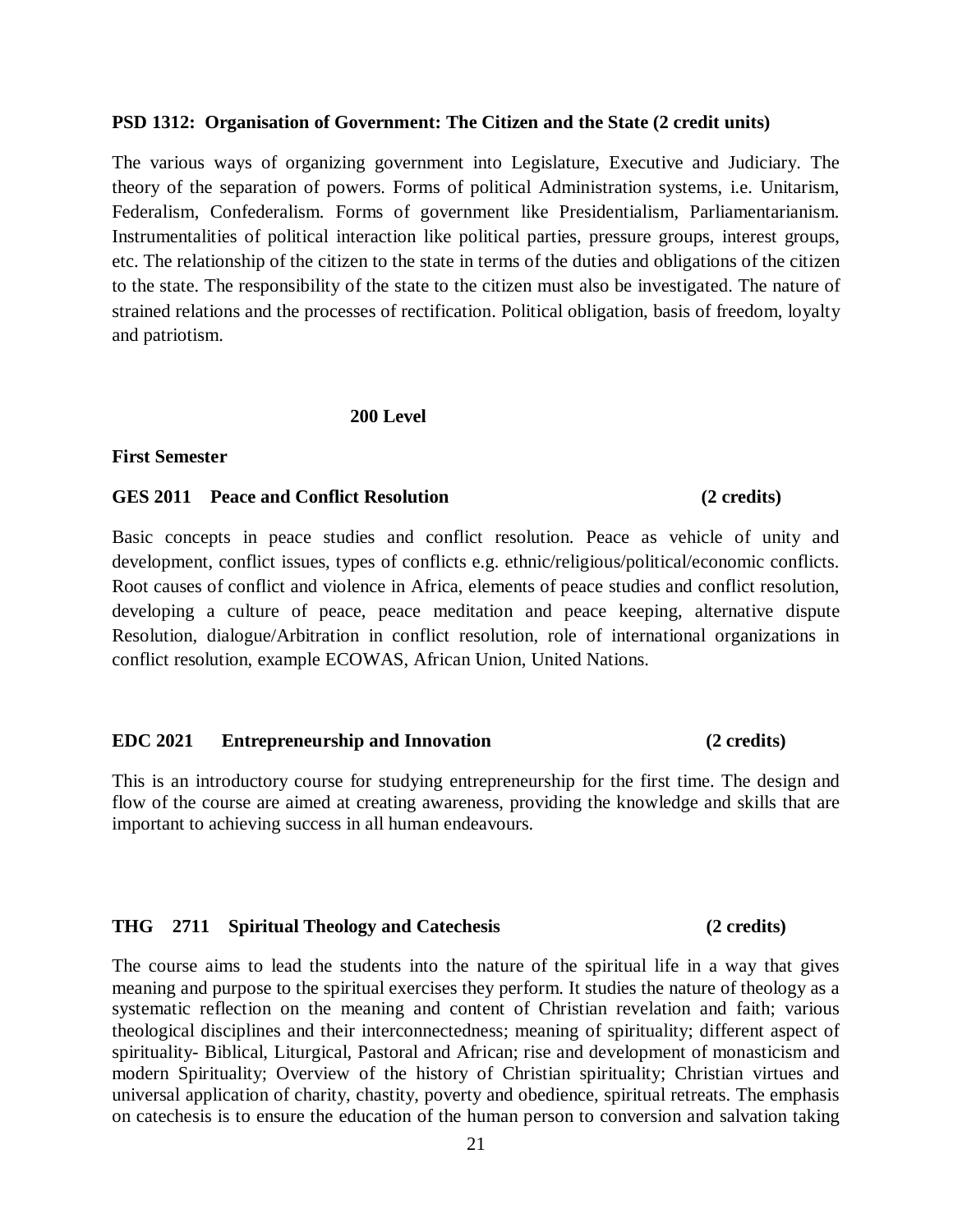into account one's cultural heritage and the integral formation of the whole person. The role of liturgy in catechesis, pastoral anthropology, psychology and psychopathology and the religious education of adults and adolescents children are emphasized.

# **PSD 2111: Social Statistics (2 credit units)**

Role of statistics in social science inquiry. Nature of measurement. Presentation of data. Central values. Measures of deviation, correlation nature of sampling. Probabilities and normal distribution. Inference hypothesis testing. Test of significance.

# **PSD 2422: Foundations of Political Economy (2 credit units)**

Relationship between politics and economics. Economics and determinants of politics. Class analysis and political power relations. Production and politics with emphasis on the material basis of political action.

# **PSD 2521: Nigerian Government and Politics I (2 credit units)**

Course exposes students to the general politics, economic and social frameworks within which Nigerian politics and the governmental institutions develop and function, treated within a historical perspective.

# **PSD 2621 History of Diplomacy (2 credit units)**

The course examines the origin and practice of diplomacy as one of the defining elements of a state. It considers the practice of diplomacy since the formation of city-states and also looks at the modern diplomacy traced to the states of Northern Italy in the early Renaissance period.

# **PSD 2121: Introduction to Political Analysis (2 credit units)**

The nature of politics, political systems, and the structure of government, political representation institutions of different regimes. The relationship between regimes type and political efficiency, citizen participation and political culture.

# **PSD 2131: Introduction to International Relations (2 credit units)**

The organization of the International society. Theory of international relations Linkage politics, Theory of Coalition and Alliances, Balance, Theory, Impact of the Emergence of the third World.

# **PSD 2331: Introduction to Public Administration (2 credit units)**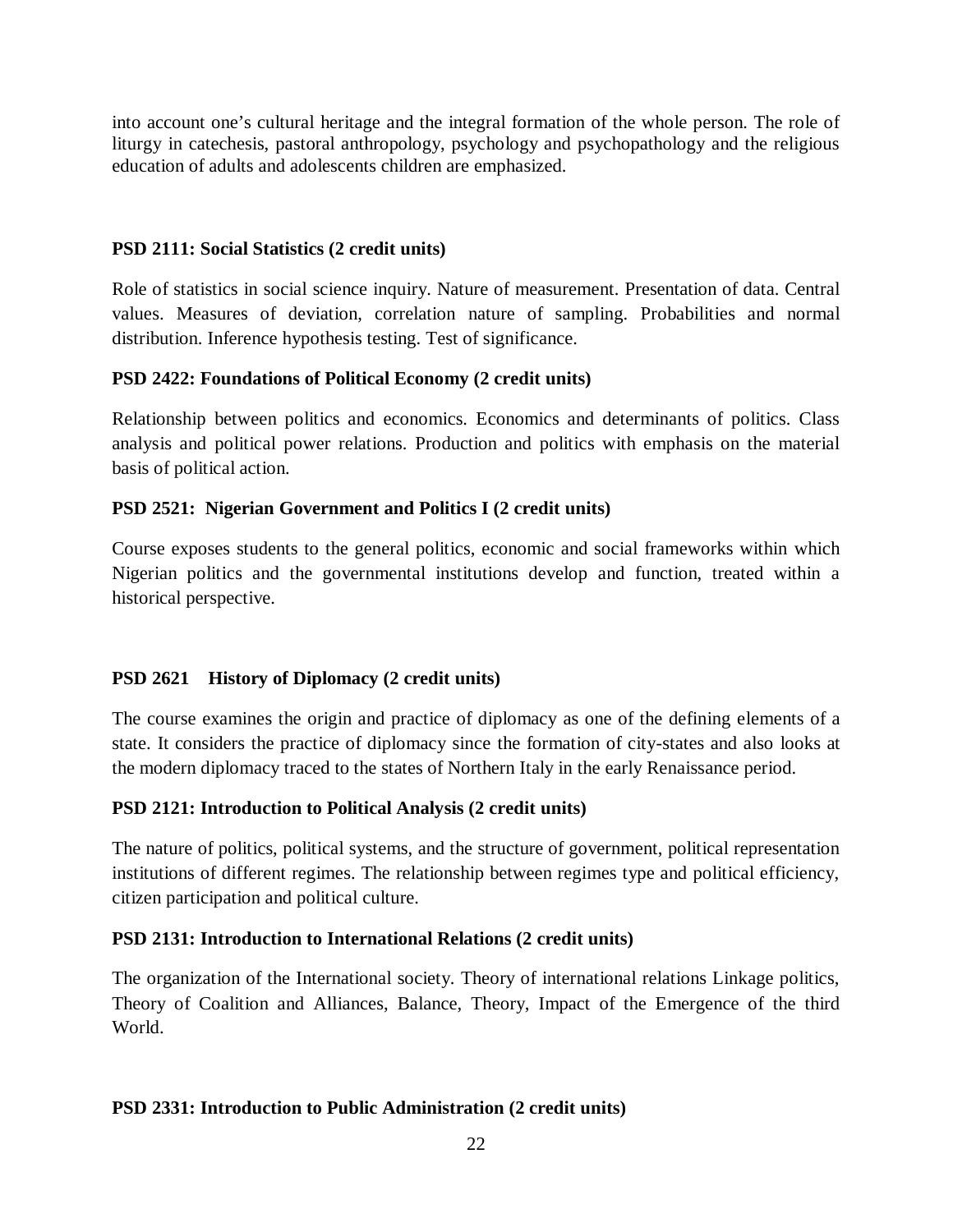The rationale of administrations. The Ecology of Administration. The politics of Administration. The Administrative Actor, Delegation, Administrative Audit, and Control Elements of Administrative Law.

### **PSD 2411: Introduction to Comparative Politics (2 credit units)**

Logic of Comparative Social Inquiry, Objectives of Comparative Inquiry. Approaches to the study of Comparative Politics, i.e. Single Country Approach, Multi-Country Approach, Synchronic Approach. Problems of Comparative Politics.

### **Second Semester**

### **ECO 2452: Urban and Regional Economics (2 Credit Units)**

Theories of urbanization, urbanization benefits, and challenges: Housing; transportation; rural urban migration; development of slums and shanties. Industrial clustering, economies of scale; structural unemployment and need retraining; gender issues; education facilities, water supply and sanitation, public waste management; health care; crime and reorientation, civil society and democratization.

### **EDC 2021 Business Creation and Growth (2 credits)**

## The aim of this course is to develop students' competence and confidence in creating viable businesses with high potentials for new value addition and high income. The course is designed to enable students achieve economic independence after graduation. Its main goal is to help change students' mindset away from paid jobs and over-dependence on families and government. By the end of the course, students will be able to start and manage businesses at micro or family level. They will also be able to grow ventures capable of generating employment and better utilize resources.

### **THG 2722 Social Teachings of the Church (2 credits)**

Since theology does not restrict itself to spiritual matters alone but concerns itself with the entire human well being, the course, with reference to the social teaching of the Church, examines the efforts of the Church as also pastor of the material well being of the human persons, with special emphasis on human dignity and rights.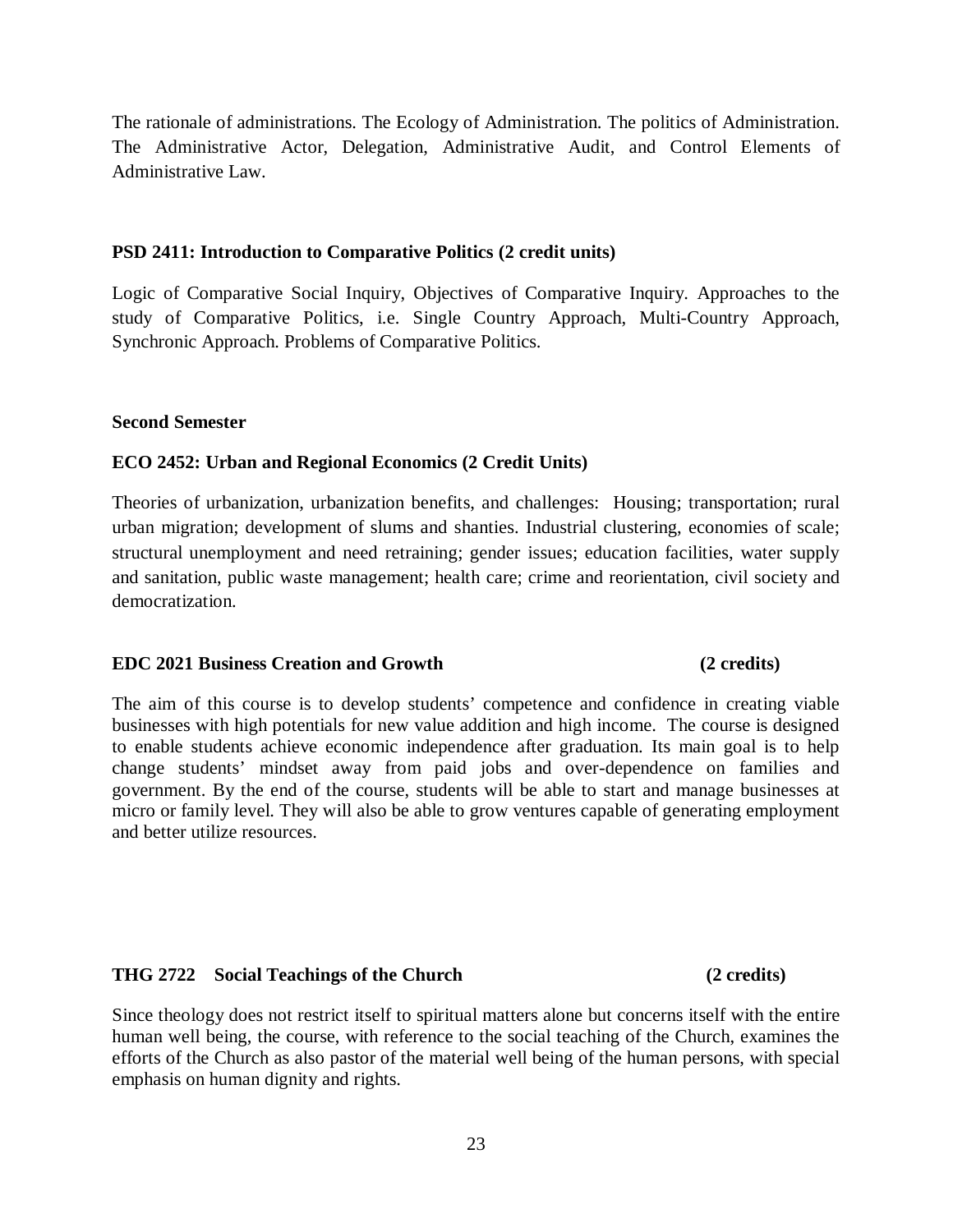## **PSD 2132 Political Ideas (2 credit units)**

Introduction to Major political ideas in their historical context, Emphasis should be placed on concepts like Monarchism, Liberalism, Democracy, Socialism, Fascism Anarchism, etc.

## **PSD 2342: Introduction to Local Government (2 credit units)**

Theory, principles, and forms of local government, decentralization, delegation, decentralization principles. Local government mechanism for community mobilization and development at the grass roots.

## **PSD 2522: Nigerian Government and Politics II (2 credit units)**

The Federal arrangement and division of powers, Critical issues in Nigeria Politics i.e. Census, Elections, Education, Representation and Representativeness, Ethnic Relations etc.

## **PSD 2532: Politics in Africa (2 credit units)**

The nature of African Politics, Origins and Problems of African Politics, Problems of colonialism, Neo-Colonialism, Succession to Power, Military Rule, etc. African and the Colonial Metropolis, Africa in International Affairs.

# **PSD 2642: International Conflict and Security (2 credit units)**

This course provides students with a substantial grounding in the theory and history of international conflict and of intra and inter-state disputes in the contemporary international system. It explores the multidisciplinary theoretical roots of international conflict, drawing on contributions from subjects such as international relations, politics, economics, sociology and history. This course also enables students examine and analyze the various issues and dynamics that shape and influence conflict in the modern world as well as explore the practical tools available to manage and resolve conflict.

### **300 Level**

**First Semester**

### **PSD 3141: History of Political Thought I (2 credit units)**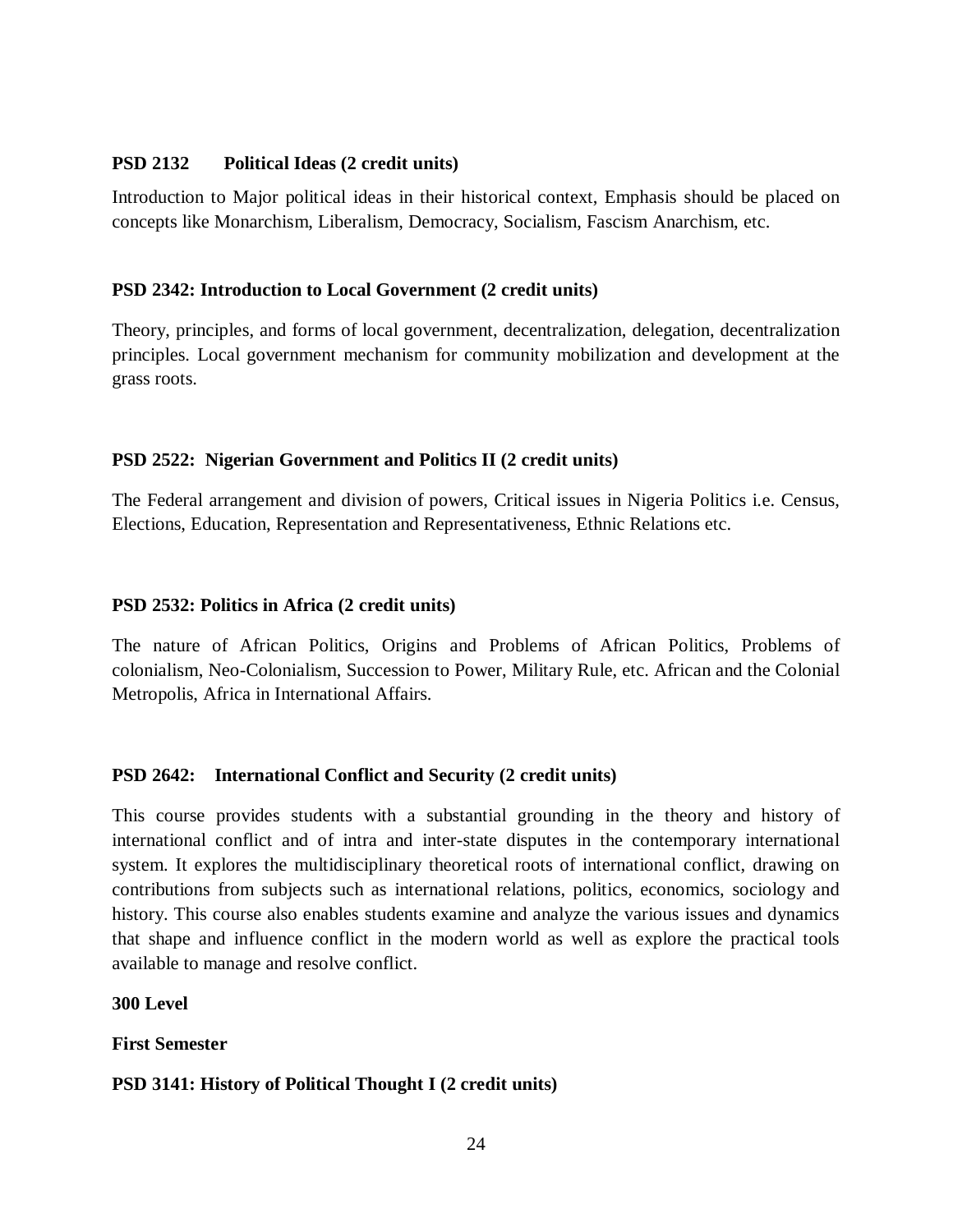Examination of Selected Classical Political Thinkers beginning with Plato, Aristotle, Machiavelli, Hobbes to Locke, with special emphasis on the germination and impact of their ideas.

### **PSD 3431: Politics of Development and Underdevelopment (2 credit units)**

A systematic and theoretical study of the political and socio-economic context of the problems of development and under-development; dependency and international and internal economic structures; analysis of profound change; agents of change and constraints and problems contingent on rapid socio-economic change, with specific reference to post-colonial African states but also comparison with Latin American, and Asian countries among others.

## **PSD 3161: Logic and Method of Political Analysis (2 credit units)**

Political Science and the Scientific Method. Introduction to Research Methods in Political Science; the Logic of Political Inquiry and the Language of Variables: Introduction to Problem Formulation.

# **PSD 3171: Contemporary Political Analysis (2 credit units)**

Contending paradigms in contemporary political analysis, their philosophical and ideological roots, as well as evaluation: elite approach, group theory, functional system and communications theory, basic concepts and elements of game theory and political gaming, structural analysis, theories of political development; the new political economy.

### **PSD 3191: Research Methods (2 credit units)**

The aim of the course is to introduce students to the important aspect of any research/project finding – reporting and presenting your results in an attractive manner. It is always important to know the art of presenting your findings to an audience. The course will cover the general introduction to technical writing (hints on planning, content, presentation, and conclusions). Report writing: progress reports, technical reports, proposals. Students project, thesis, dissertations and journal articles. Orals and visual presentation skills with special reference to layout: abstract, introduction, conclusions and different referencing techniques available to the scientist. Presenting a seminar, special projects, and research reports. Editing your own writing and responding to reviewed reports. Computer-aided technical writing presentation.

### **PSD 3221: Comparative Federalism (2 credit units)**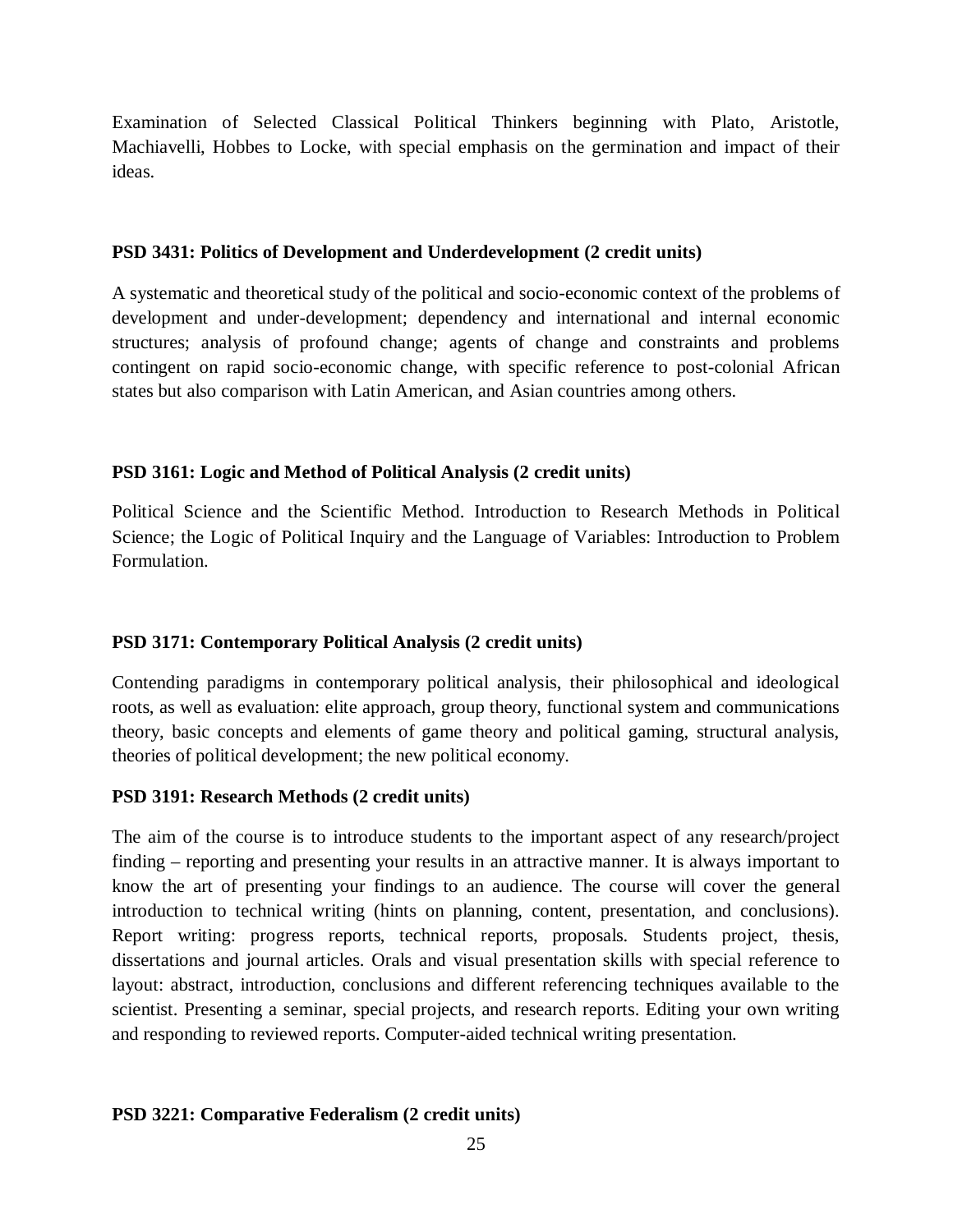The genesis of political dynamics of Comparative Federal Systems, with particular reference to such countries as U. S. A., Switzerland, Canada, Germany, India and Nigeria.

### **PSD 3441: Methodology of Comparative Politics (2 credit units)**

Comparative Political Analysis: History of Comparative Politics, Concepts, the Scientific Method, and Logic of Comparison; Classification of Systems in Comparative Politics; Case Study Approach; Competing paradigms or orientations in comparative political analysis; the strategy of across-system theorizing; measurement problems in cross-national research.

## **PSD 3351: Theory and Practice of Administration (2 credit units)**

Evolution of Administrative Organizational Theory from the Classical through the Neo-classical to the Modern; Relation of Administration to Politics and the Political Process; Administrative Behaviour in various Institutional Settings. Interplay of Political Institution and Administrative Patterns of Behaviour, Study of Personnel Administration, Decision-Making in Bureaucratic Organizations.

# **PSD 3651: Conflict Resolution: Theory and Practice (2 credit units)**

This course will introduce students to the growing body of literature in the interdisciplinary field of conflict resolution. The course will analyze and explore ways to resolve conflicts in various settings from the home and workplace to the national and international arena. A case-study approach will be employed, starting with an analysis of conflicts involving questions of identity and difference as well as power disparities. Finally, the course will compare and contrast conventional conflict resolution approaches with more critical ones as we examine their applicability to the cases studied in the class.

# **PSD 3451: Theory and Practice of Marxism (2 credit units)**

The examination of dialectical materialism, class analysis, means, and sources of production in society. An overview of revolutionary changes brought about by utilizing the Marxist-Leninist ideology, using the examples of USSR, China, Cuba, Vietnam etc.

### **Second Semester**

# **PSD 3142: History of Political Thought II (2 credit units)**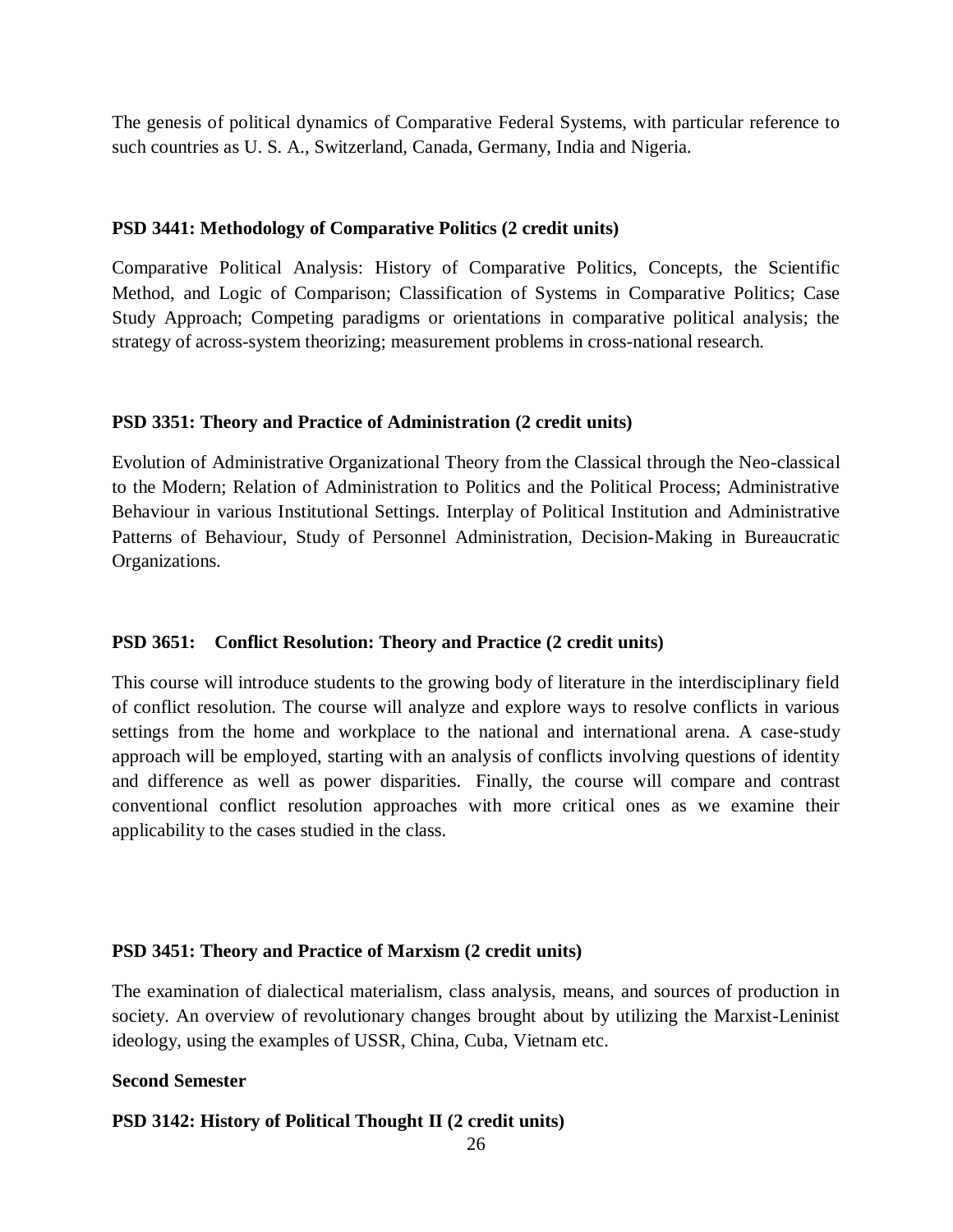Examination of Selected Modern and contemporary Political Thinkers, such as Marx, Rousseau, Burke, Hume, More, Bentham and also contemporary African thinkers with special emphasis on the germination and impact of their ideas.

### **PSD 3632: Institutions of Global Governance (2 credit units)**

Global governance or world governance focuses on the political interaction of transnational actors aimed at solving problems that affect more than one state or region when there is no power enforcing compliance. The modern question of world governance exists in the context of globalization. In response to the acceleration of interdependences on a worldwide scale, both between human societies and between humankind and the biosphere, world governance designates regulations intended for the global scale.

# **PSD 3152: Political Behaviour (2 credit units)**

The study and measurements of various determinants of political behaviour; political socialization, political culture, political participation and apathy. Electoral behaviour, public opinion, and political communication.

# **PSD 3382: Public Policy Analysis (2 credit units)**

Concepts and strategies of planning programming and budgeting system (PPBS): basic techniques of network construction and analysis examined descriptively and from the perspective of administrative system; cost-effectiveness and analysis and critique.

# **PSD 3232: Theories of International Relations (2 credit units)**

An examination of basic concepts and theories that have been offered for the study of International Relations. Topics to be covered will include Power, Conflict, and Accommodation, systems Theories, Linkage Politics, the Theory of Coalition and Alliances, Models, Games and Simulation.

### **PSD 3242: Politics of International Economic Relations (2 credit units)**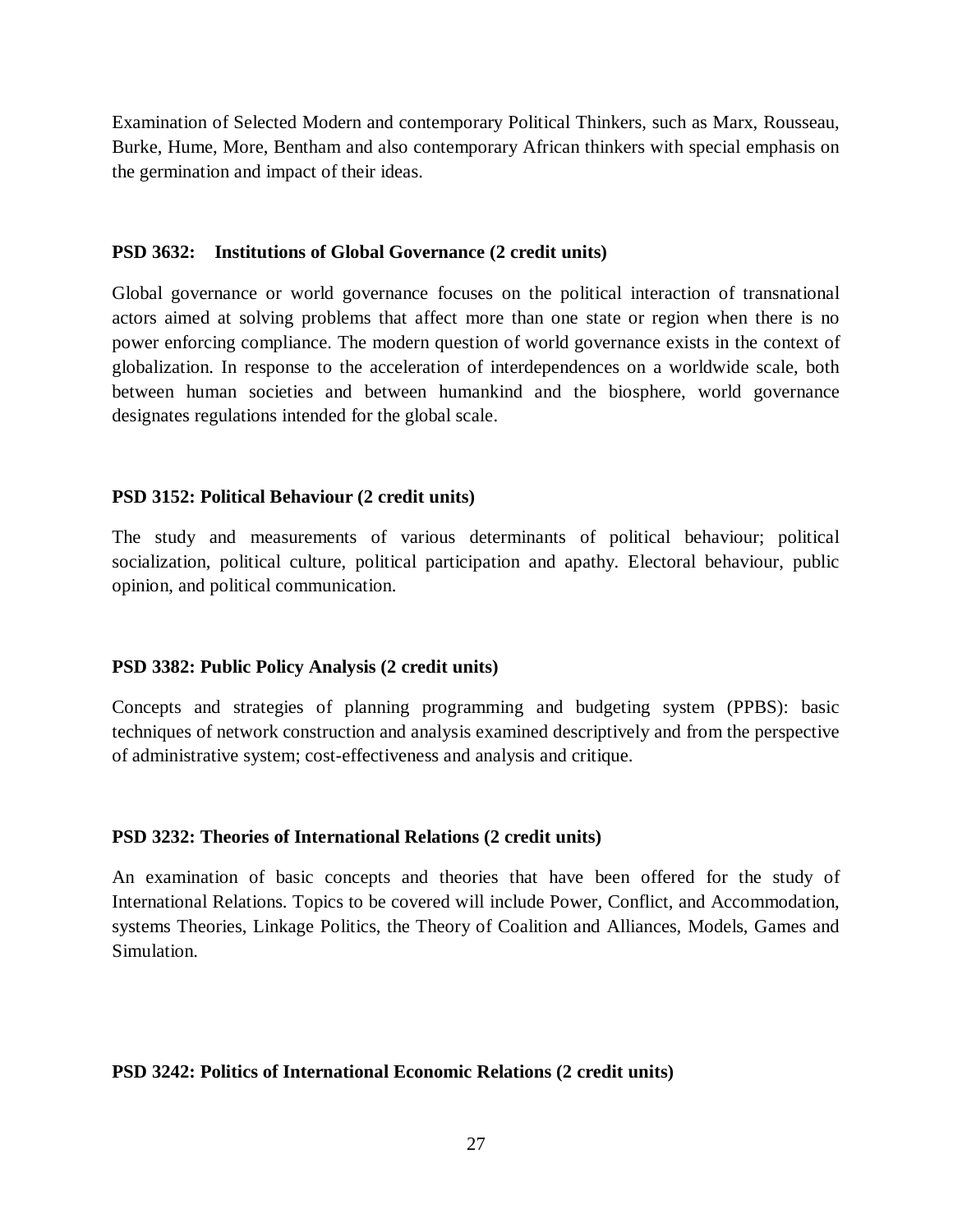The course outlines the economic bases of some of the actions and reactions in international politics, drawing materials from International Trade, Commercial \policy, Capital Movements, etc; Role of IMF, World Bank, and such monetary agencies; Multinational Enterprises and National Power; Theory of unequal Exchange and the North South problem; finally the Economic Theory of National Boundaries, Customs, and Currency Areas.

# **PSD 3362: Public Administration in Nigeria (2 credit units)**

Ecology of Nigerian Public Administration; the Civil Service, Field Administration, Public Corporation; Politics of Financial Administration.

# **PSD 3372: Government and Administration of Urban Systems (2 credit units)**

The problems involved in planning and execution of major services in urban political systems, and an examination of the structure of political power operating in such systems.

## **THG 3532: Spiritual Theology (2 credit units)**

The course aims to lead the students into the nature of the spiritual life in a way that gives meaning and purpose to the spiritual exercises they perform. It studies the nature of theology as a systematic reflection on the meaning and content of Christian revelation and faith; various theological disciplines and their interconnectedness; meaning of spirituality; different aspects of spirituality – Biblical, Liturgical, Pastoral and African; rise and development of monasticism and modern Spirituality; overview of the history of Christian Spirituality; Christian virtues and universal application of charity, chastity, poverty and obedience, spiritual retreats.

# **PSD 3582: Public Finance Administration (2 credit units)**

A review of the elementary principles of public finance. The course will also examine the ways in which government raises revenue and effects financial control.

### **400 Level**

**First Semester**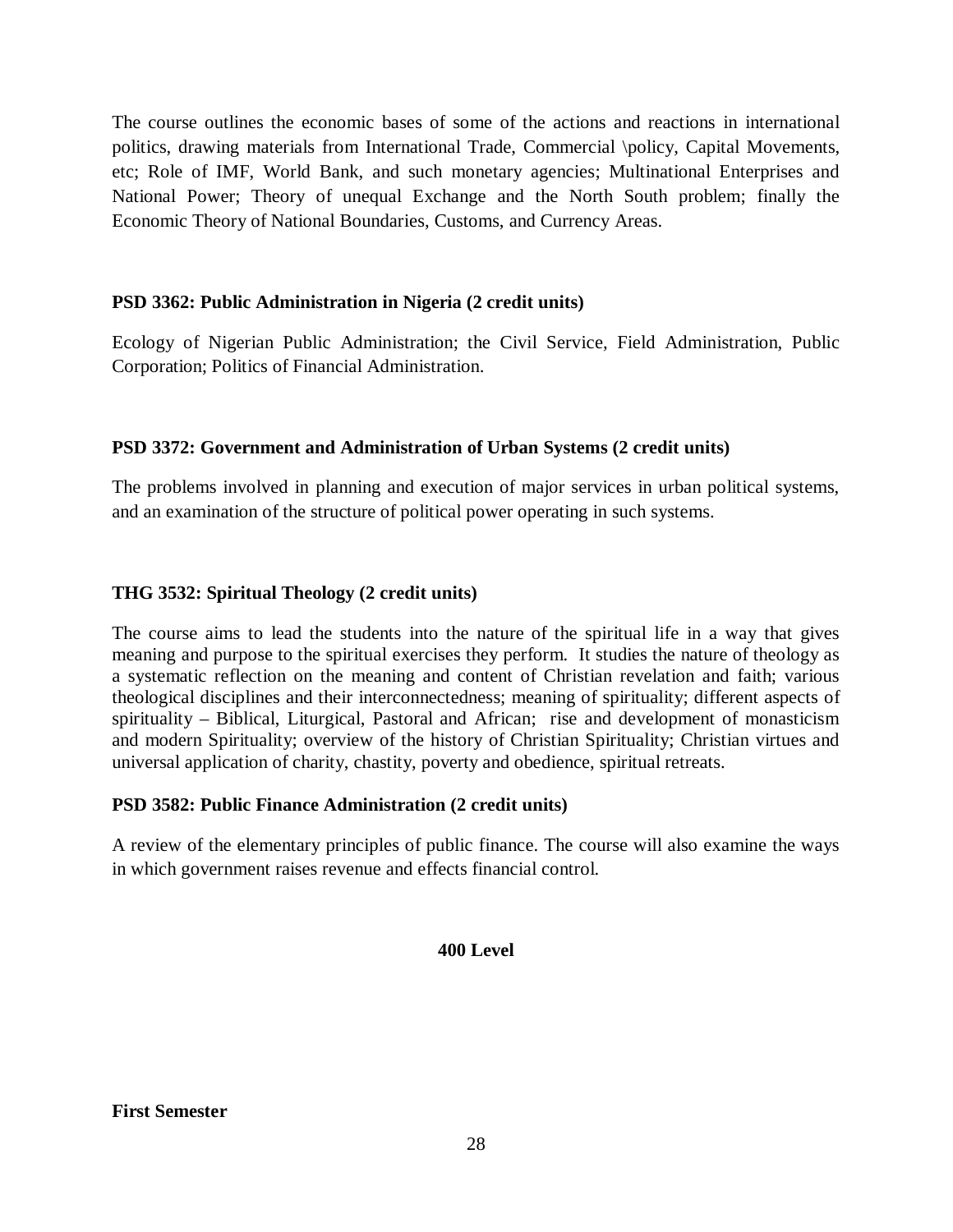### **PSD 4461: Military and Politics (3 credit units)**

Independence of civil and military types: military in the foundation of states; impact of social structures and ethnic or class conflicts upon military organizational procedures and behaviours; the problem of civilian control of the military; the role of armies in revolution; the phenomenon and definition of "military industrial complex", ubiquity of military extractive tendency; explaining the stability or instability of civil-military relations in comparative setting.

### **PSD 4551: Nigerian Local Government (2 credit units)**

Theories and types of local government/administration. Nigerian federalism and the local government systems. The operation of local government: reforms, causes, and consequences of such reforms in Nigeria. Local government as instrument for political communication; political mobilization, and community development; and local government finance and management. Examination of the theoretical bases of different local government systems (e.g. Nigerian, British, French, and American) and their relationship to structural organization of local government. Comparison of main features of "devolution", and "de-concentration", management, community power structures, finance, central-local relationships, etc.

### **PSD 4561: Political Sociology (2 credit units)**

An examination of social and cultural contexts of Political activity and behaviour. Political organizations; trade unions, elite groups, the development of movements for political change.

### **PSD 4571: Revolution and Society (2 credit units)**

Theories of revolution and counter-revolution, nationalist revolutions in Africa; comparative revolution: French, Russian, Chinese, Cuban, Ethiopian etc. The rise and demise of authoritarian regimes. Strategies and Tactics of Revolutions. Current Revolutionary Movements in the world.

### **PSD 4471: Development Administration (3 credit units)**

An analytical study of development problems in the third world and administrative techniques and mechanism in the development process. The course assesses theories and quantitative changes in development administration from colonial times to the present. Particular attention is paid to the cases in Nigeria.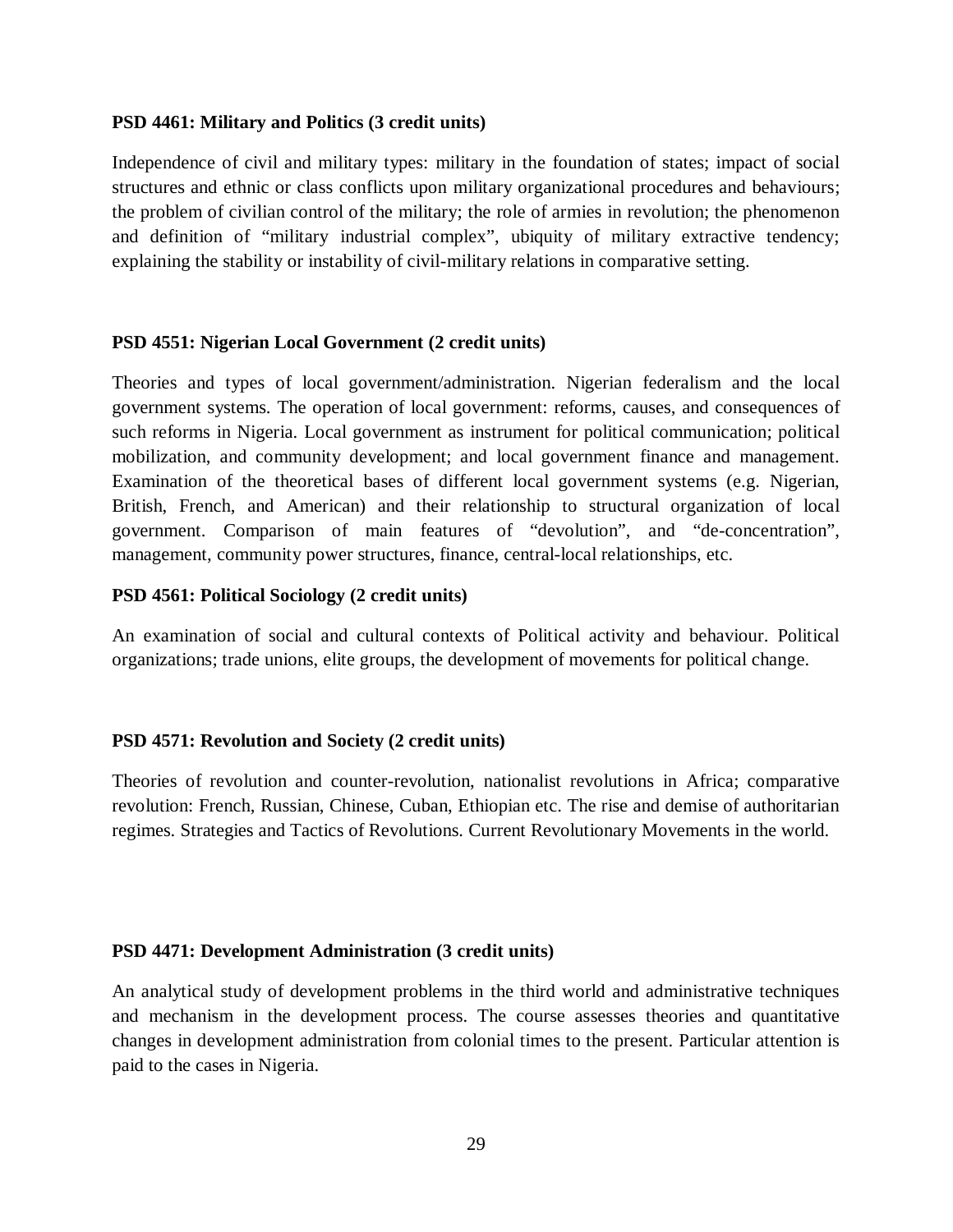### **PSD 4491: Third World and Dependency (3 credit units)**

The concept of dependency, colonialism and the integration of Africa and Third World into the mainstream of world capitalism; neo-capitalism and dependency. The role of multi-national corporations. The pattern of world trade and the movement of capital technology development and transfer; IMF, World Bank and WTO and Third World Dependency.

### **PSD 4541: Politics and Law in Africa (3 credit units)**

The course is a comparative examination of the inter-relationships between law and politics in different African countries by studying the political significance of the judicial process during the colonial and independence periods. The first section of it deals with the concept of law; what it is, how law arises, and how it becomes institutionalized. Secondly, with the judicial process, specifically the systems of criminal justice that translates the abstract concerns of law into concrete institutions and policy are analyzed in terms of who benefits and who does not.

### **PSD 4691: Current Issues of International Relations. (3 credit units)**

Constructivism, realism, liberalism, critical theory, security issues, trade issues, human rights, democracy and so on... any international relations theories and applications are developed along this line.

### **Second Semester**

# **PSD 4252: Nigerian Foreign Policy (2 credit units)**

This course proposes to cover the following topics: The internal setting of Nigeria's foreign policy – pressure groups, domestic schisms; consensus building process etc. Nigeria's neigbours and the wider African setting; and international environmental policy processes and issues during civilian and military regimes; the effect of the civil war on Nigeria's foreign policy; the changing pattern of Nigeria's non-aligned policy; Nigeria's foreign policy; issues and problem of foreign policy making since 1976 and Nigeria's pan-African role.

### **PSD 4262: International Law and Organization (3 credit units)**

The course considers the origin and development of major global and regional International Organizations, League of Nations, U.N.O., O.A.U. (A.U.), Common Wealth, E.C.O.W.A.S. etc. The character and functions of International Law; territorial jurisdiction, diplomacy; and treaties.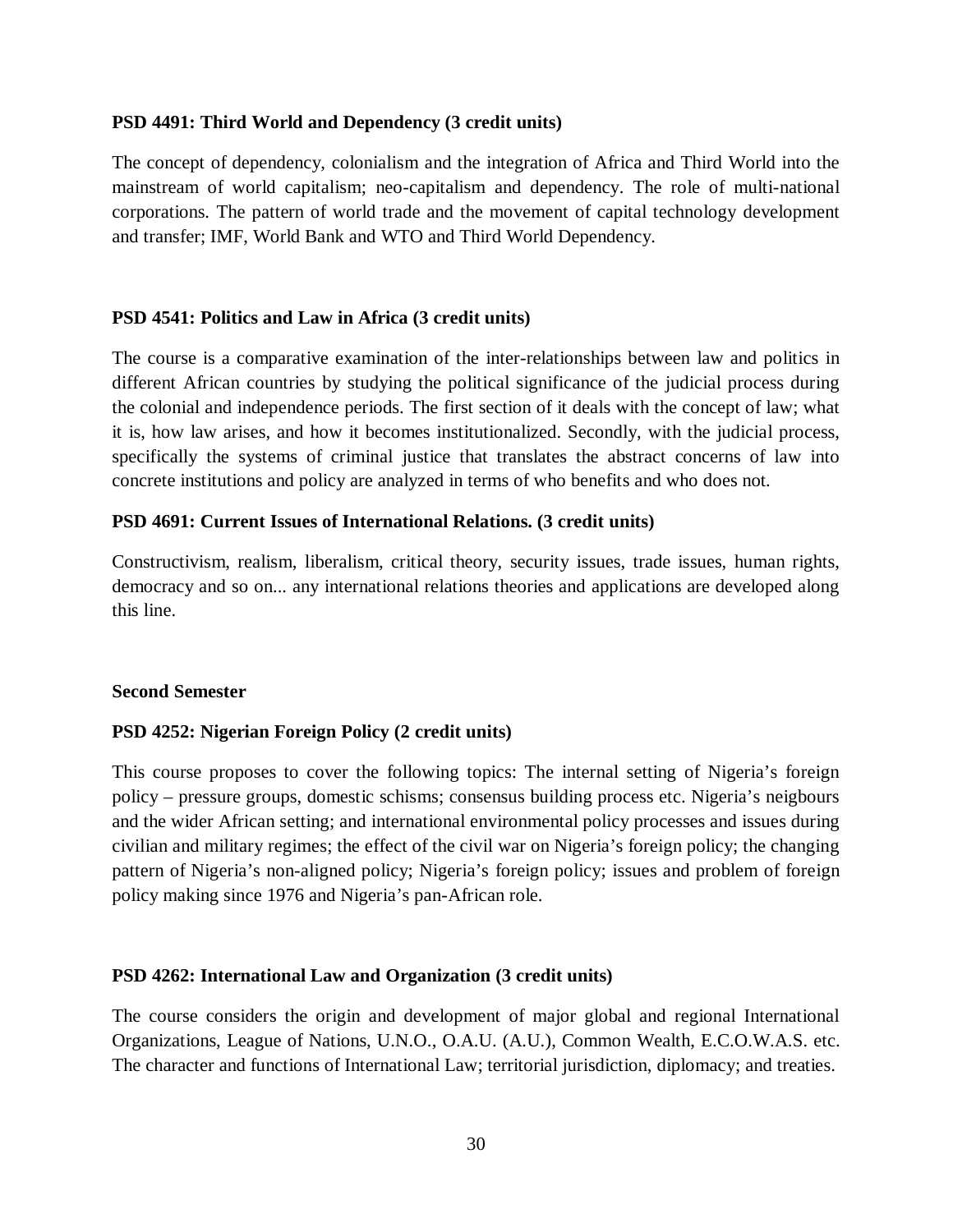### **PSD 4482: State and Economy (3 credit units)**

The course attempts to examine the role of government in the Management of modern economy with special reference to Nigerian and other African countries: It deals with the relationship between government and private enterprise and examines some political issues such as the role of foreign capital in the domestic economy, the questions of foreign capital in the domestic economy, the questions of foreign aid, technology and expertise. A major part of the course examines the problem of development planning and administration of planning as well as the issue of balanced regional planning. Finally, the questions of indigenization of the economy and self-reliance are discussed in relation to the problem of dependency on the international economic system.

### **PSD 4612: Diplomatic Theory and Practice (3 credit units)**

Diplomats are members of a profession developed over many centuries. But why do we still need them in a world transformed by electronic communications? This course examines the nature of diplomacy; when it is appropriate; the advantages and disadvantages of different diplomatic methods; and the lexicon of diplomacy. By the end of this course, participants should be able to: describe and explain with clarity the shape and functions of the contemporary world diplomatic system; identify and describe the different stages of negotiations, the objectives for each stage, and techniques for securing agreement, providing examples from diplomatic practice; compare and contrast the various missions, offices, conferences, techniques and procedures of bilateral and multilateral diplomacy; analyse what contributes to successful mediation; justify the role of summits and their place in the negotiating arena; and thereby be able to defend the value of diplomacy with authority and enthusiasm.

### **PSD 4272 Political Parties and Pressure Groups (2 credit units)**

Political parties and pressure groups are the main organisations which allow for participation in the political system. Political Parties are crucial to understanding the realities of politics. Most members of Parliament represent political parties, and parties closely influence policy development and the operations of both Parliament and the Executive. Pressure group activity is an important feature of democracy. Unlike political parties, which seek public office, pressure groups seek to influence government policy by indirect means such as lobbying, public protests and media campaigns.

### **PSD 4282: Project (6 credit units)**